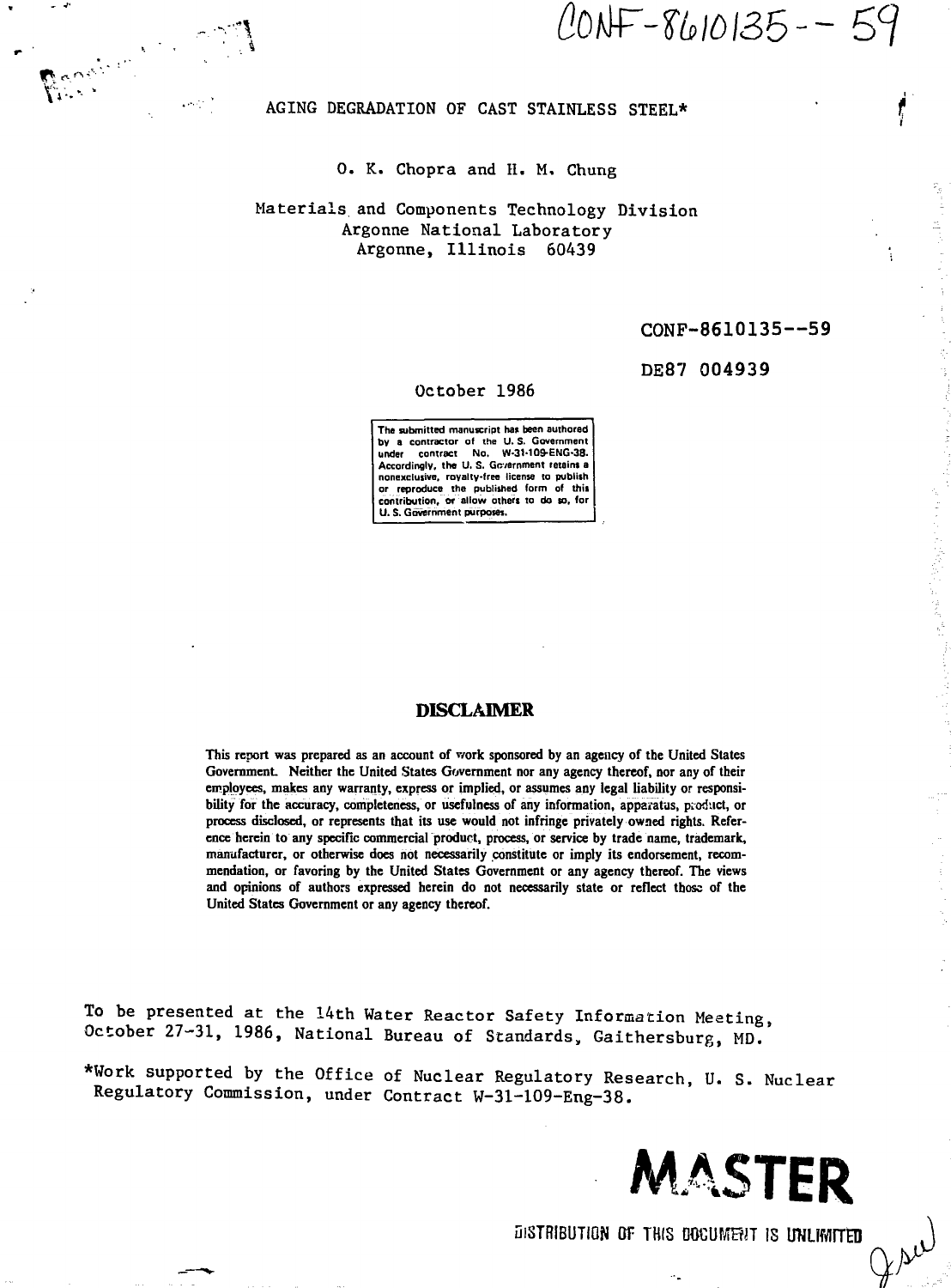### AGING DEGRADATION OF CAST STAINLESS STEEL

0. K. Chopra and H. M. Chung

# Materials and Components Technology Division Argonne National Laboratory Argonne, Illinois 60439

#### Abstract

A program is being conducted to investigate the significance of inservice embrittlement of cast duplex stainless steels under light-water reactor operating conditions. Microstructures of cast materials subjected to long-term aging either in reactor service or in the laboratory have been characterized by TEM, SANS, and APFIM techniques. Two precipitate phases, i.e., the Cr-rich  $\alpha'$  and Ni- and Si-rich G phase, have been ldentified in the ferrite matrix of the aged steels. The results indicate that the lowtemperature embrittlement is primarily caused by  $\alpha'$  precipitates which form by spinodal decomposition. The relative contribution of G phase to loss of toughness is now known. Microstructural data also indicate that weakening of ferrite/austenite phase boundary by carbide precipitates has a significant effect on the onset and extent of embrittlement of the high-carbon CF-8 and CF-8M grades of stainless steels, particularly after aging at 400 or  $450^{\circ}$ C. Data from Charpy-impact, tensile, and J-R curve tests for several heats of cast stainless steel aged up to 10,000 h at 350, 400, and 450°C are presented and correlated with the microstructural results. Thermal aging of the steels results in an increase in tensile strength and a decrease in impact energy,  $J_{\text{TC}}$ , and tearing modulus. The fracture toughness results show good agreement with the Charpy-impact data. The effects of compositional and metallurgical variables on loss of toughness are discussed.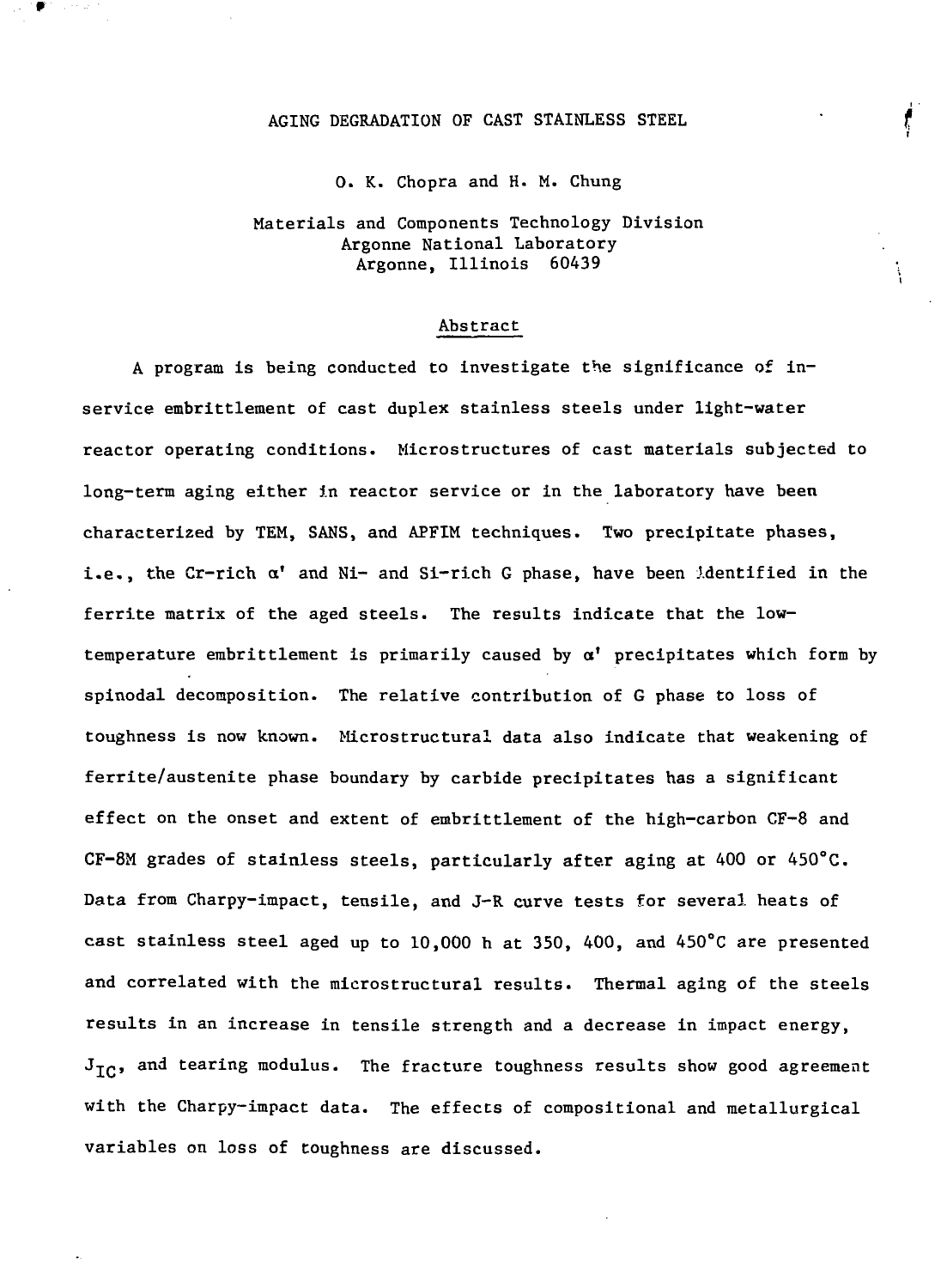### 1. Introduction

It has long been known that ferritic stainless steels are susceptible to severe embrittlement when exposed to temperatures in the range of 300 to 500°C, due to precipitation of the chromium-rich  $\alpha^{\prime}$  phase. $^{1-3}$  The potential for significant embrittlement of cast duplex stainless steels has been confirmed by recent studies on cast materials that were aged at temperatures between 300 and 450°C for times up to 70,000 h  $(\sim 8 \text{ yr})$ .<sup>4-7</sup> Thermal aging of cast duplex steels at these temperatures causes an increase in hardness and tensile strength and a decrease in ductility, Charpy-impact strength, and  $J_{\text{TC}}$ fracture toughness of the material. The room-temperature impact energy can be reduced by  $\sim 80\%$  after aging for  $\sim 8$  yr at temperatures as low as 300°C. An increase in ferrite content of the cast structure increases the susceptibility to embrittlement.

Most investigations characterize the degree of embrittlement in terms of Charpy-impact energy in notched toughness tests. The current "best estimates" of the degree of embrittlement at reactor operating temperatures, i.e., 280 to 330°C, are obtained from Arrhenius extrapolations of laboratory data obtained at higher temperatures. The aging time to reach a given degree of embrittlement at different temperatures is determined from

$$
t = 10^P \exp\left[\frac{Q}{R}\left(\frac{1}{T} - \frac{1}{673}\right)\right],
$$
 (1)

where Q is the activation energy, R the gas constant, T the absolute temperature, and P the aging parameter which represents the degree of aging reached after  $10^{\rm P}$  h at 400°C. The activation energy for the process of embrittlement has been described as a function of chemical composition of the cast material. $<sup>7</sup>$  Thus.</sup>

 $-2-$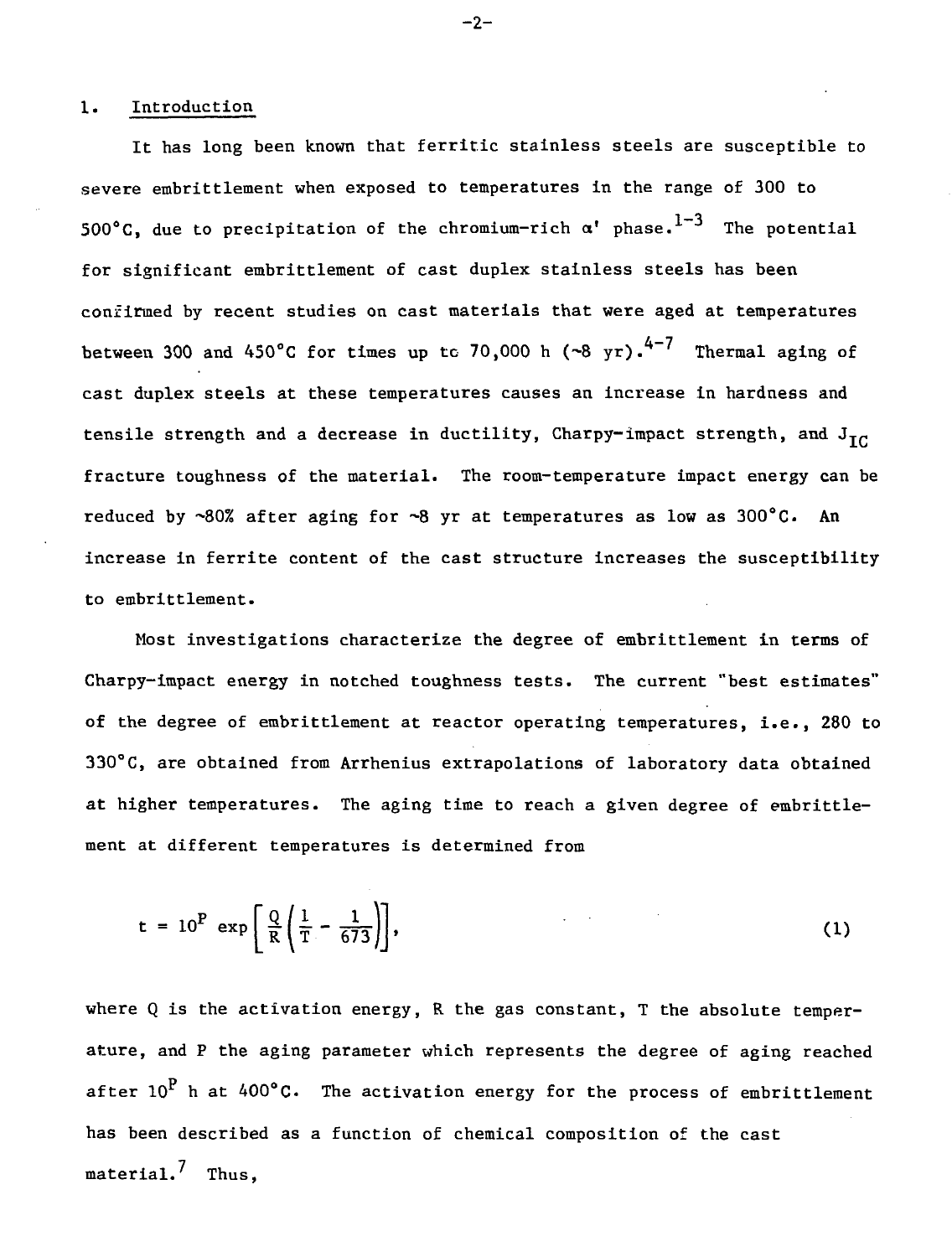$O(\text{kcal/mol}) = -43.64 + 4.76$  (% Si) + 2.65 (% Cr) + 3.44 (% Mo). (2)

The activation energy for the process of embrittlement ranges between 15 and 25 kcal/mole for the CF-3, CF-8, and CF-8M grades of cast stainless steels. For a given composition of the cast material, Eqs. (1) and (2) can be used to determine the aging conditions that are representative of reactor service. For a cast material with an activation energy of 24,000 kcal/mole, the end-oflife for cold leg (i.e., 40 yr at 290°C) is equivalent to 10,000 h at 400°C and the end-of-life for hot leg (i.e., 40 yr at  $320^{\circ}$ C) is equivalent to 30,000 h at 400°C. Consequently, the laboratory data obtained for materials aged at  $400^{\circ}$ C may be used to predict the end-of-life impact strength of the materials.

Such an approach is a powerful tool for accelerated testing when it can be clearly established that the same mechanisms are operating over the temperature range involved in the extrapolation. Recent studies indicate that the carbon content in the steel is an important factor in controlling the overall process of embrittlement, particularly for aging temperatures  $>400^{\circ}$ C.<sup>8</sup> At least two processes contribute to the embrittlement of duplex stainless steels, viz., weakening of the ferrite/austenite phase boundary by carbide precipitates, and embrittlement of the fefrite matrix by the formation of additional phases. The former has a significant effect on embrittlement of high-carbon materials, e.g., CF-8 or CF-8M grades. The Charpy-impact data for high-carbon grades of cast steels indicate that the existing correlations do not accurately represent the embrittlement behavior over the temperature range of 300 to 45O°C.

-3-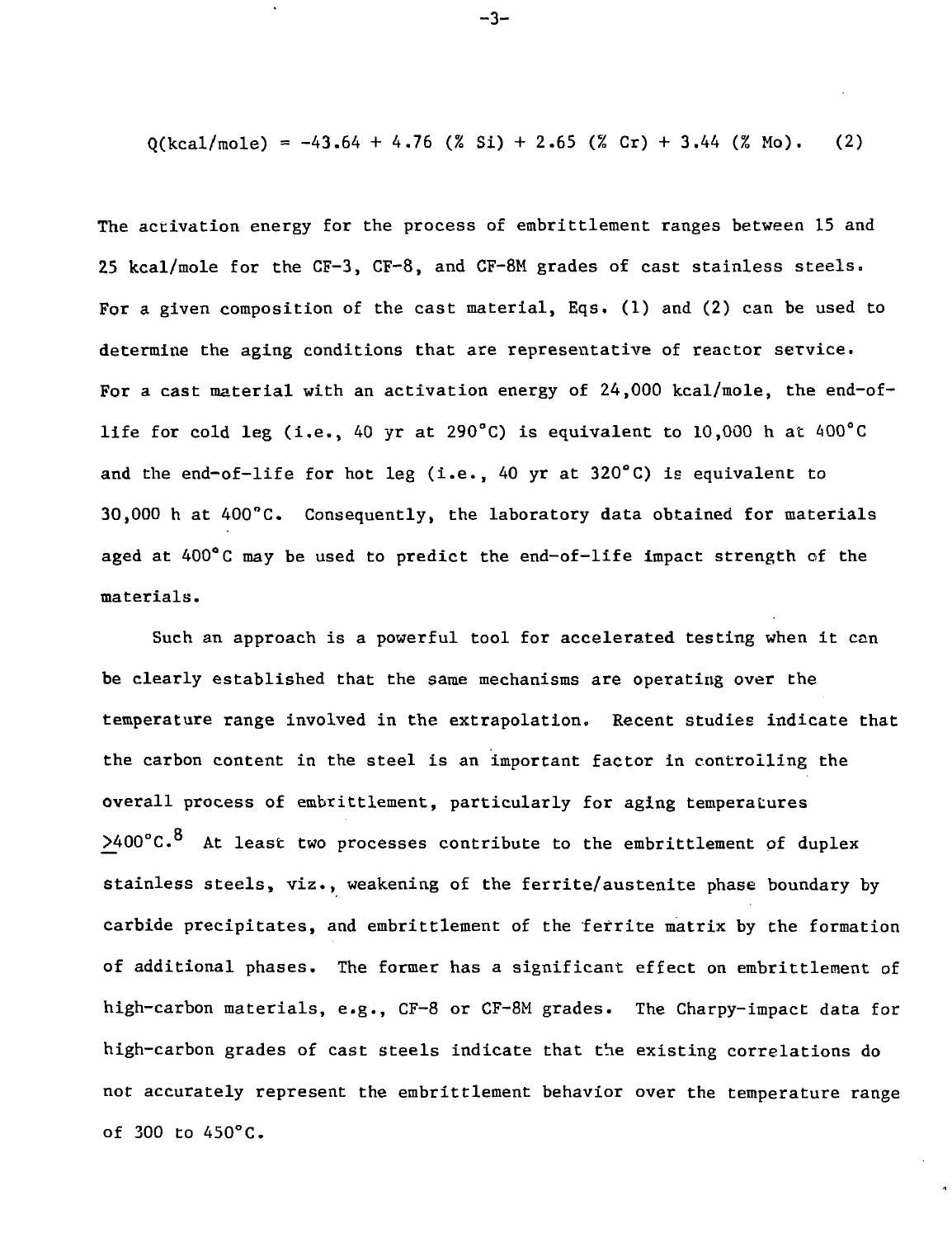Microstructural studies on low-temperature aged cast stainless steel' revealed the existence of the G-phase (an fee phase rich in Ni and Si) and other phases which could not be identified. $8-11$  The G-phase and  $\alpha^\ast$  phase have been identified by transmission electron microscopy (TEM),  $8$  atom probe fieldion microscopy (APFIM),  $^{12}$ ,  $^{13}$  and by extraction replica techniques. <sup>14</sup> The however, not known. The Charpy-impact data for aged cast stainless steel yield activation energies well below the 55 kcal/mole value associated with chromium bulk diffusion, the process that has most commonly been assumed to be rate controlling in the low-temperature embrittlement of ferritic steels. These results indicate differences in the mechanism of embrittlement over the temperature range 300 to 450°C.

The objectives of this program are to (1) characterize the microstructure of in-service reactor components and laboratory-aged material, correlate of in—service reactor components and laboratory-aged material, correlate microstructure with loss of fracture toughness, and identify the mechanism of embrittlement; (2) determine the validity of laboratory-induced embrittlement embrittlement; (2) determine the validity of laboratory-induced embrittlement data for predicting the toughness of component materials after long-term aging data for predicting the toughness of component materials after long-term aging at reactor operating temperatures; (3) characterize the loss of fracture toughness in terms of fracture mechanics parameters to provide the data needed to assess the safety significance of embrittlement; and (4) provide additional  $\frac{1}{2}$  composition of  $\frac{1}{2}$  compositional and metallurgical variables of  $\frac{1}{2}$ on the kinetics and degree of embrittlement.

### 2. Material Characterization

Material was obtained from nineteen experimental heats (static-cast keel blocks) and six commercial heats (centrifugally cast pipes and static-cast pump impeller and pump casing ring) of CF-3, -8, and -8M grades of cast duplex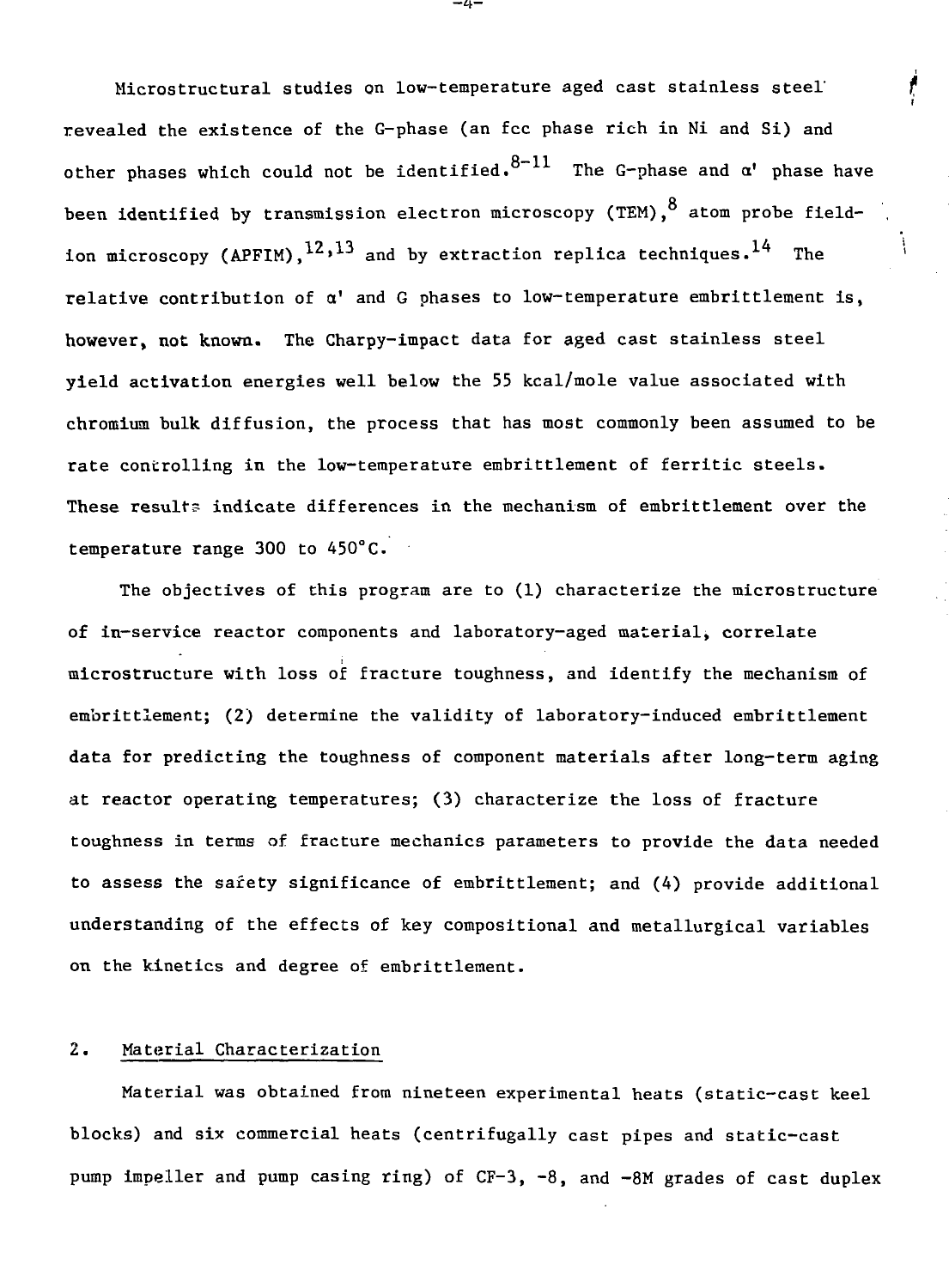stainless steel. Six of the experimental heats were also procured in the form ,' of 76-mm-thick slabs. Charpy-impact specimen blanks were obtained from all heats of material. Blanks for compact tension ard tensile specimens were obtained from sections of cast pipes, pump casing ring, pump impeller, and the cast slabs. The specimen blanks are being aged at 450, 400, 350, 320, and 290°C for times up to 50,000 h. Data on the chemical composition. ferrite content, hardness, ferrite morphology, and grain structure of the experimental and commercial heats have been reported earlier.  $8-10$ 

;

The Cr and Ni equivalent for the various heats are plotted on the modified Schaeffer diagram in Fig. 1. The two-phase regimes covered by the ASTM specification for  $CF-8$  or  $-3$  and  $CF-8M$  grades of cast stainless steel are shown by solid and dashed lines, respectively. The chemical compositions of the cast materials used in the Georg Fischer (GF) study. <sup>4</sup> are also included in Fig. 1. The composition and ferrite content of the ANL heats vary over the entire range represented by the ASTM specifications. The cast materials used in the GF study have high ferrite content and the compositions of most of the materials are outside the ASTM specifications. Combined data from the two studies can be used to establish the effects of compositional variables on the embrittlement behavior of cast duplex steels.

Fractured impact test bars from five heats of aged cast stainless steel grades CF-8 and CF-8M were obtained from Georg Fischer Co. (GF), Switzerland, for microstructural characterization. The materials are from a previous study of the long-term aging behavior of cast stainless steel.<sup>4</sup> The specimens were aged for 3000, 10,000, and 70,000 h at 300, 350, and 400°C. A cover plate assembly from the recirculation pump of the KRB reactor was also procured. The boiling-water reactor was in service for  $\sim$ 12 yr. ( $\sim$ 8 yr. at service temperature of  $284^{\circ}C$ ).

temperature of 284°C).

-5-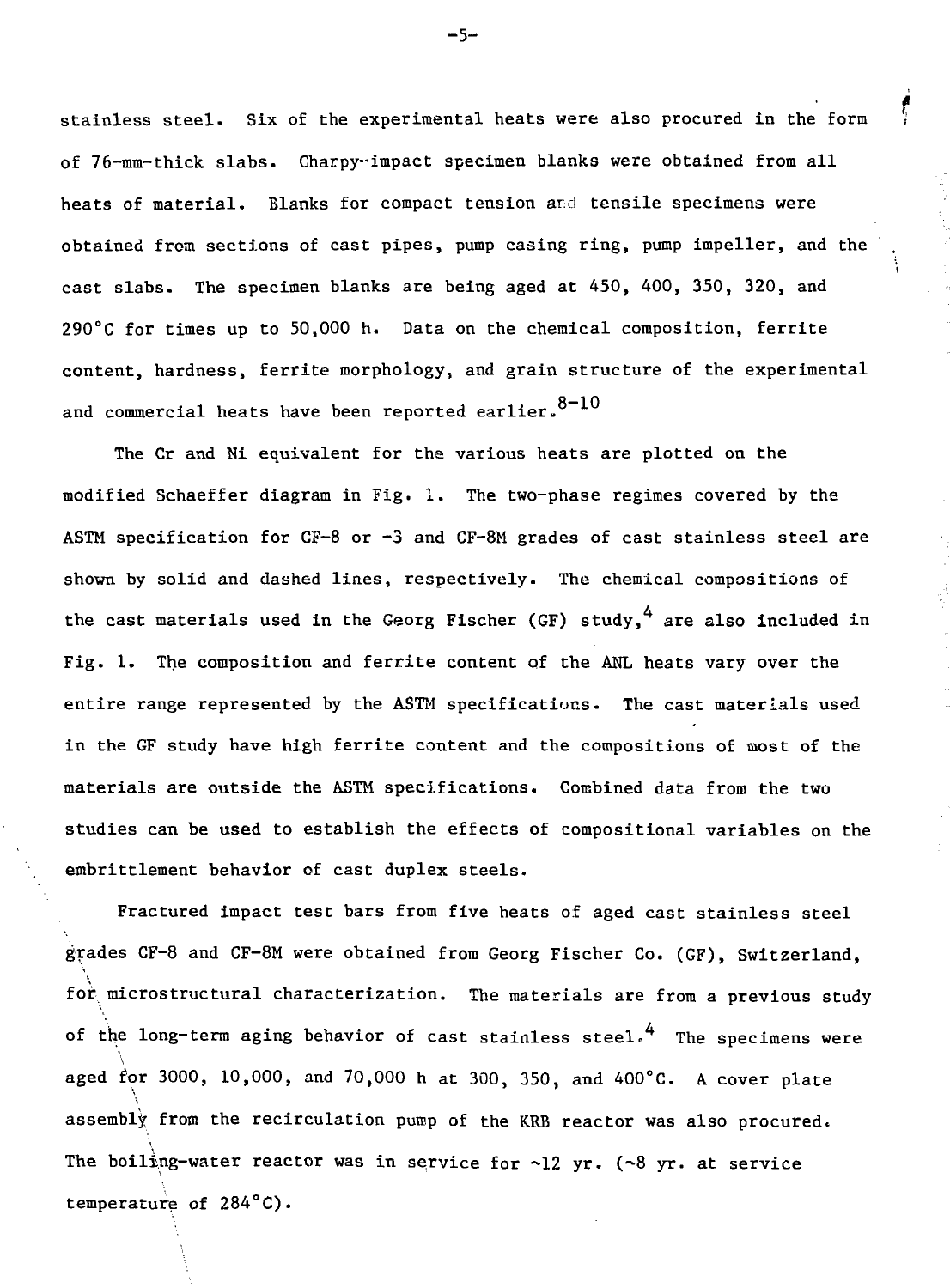

Fig. 1. Schaeffler Diagram and Ferrite Content of Cast Duplex Stainless Steels Used for the Present Study and for the Study by Georg Fischer Company.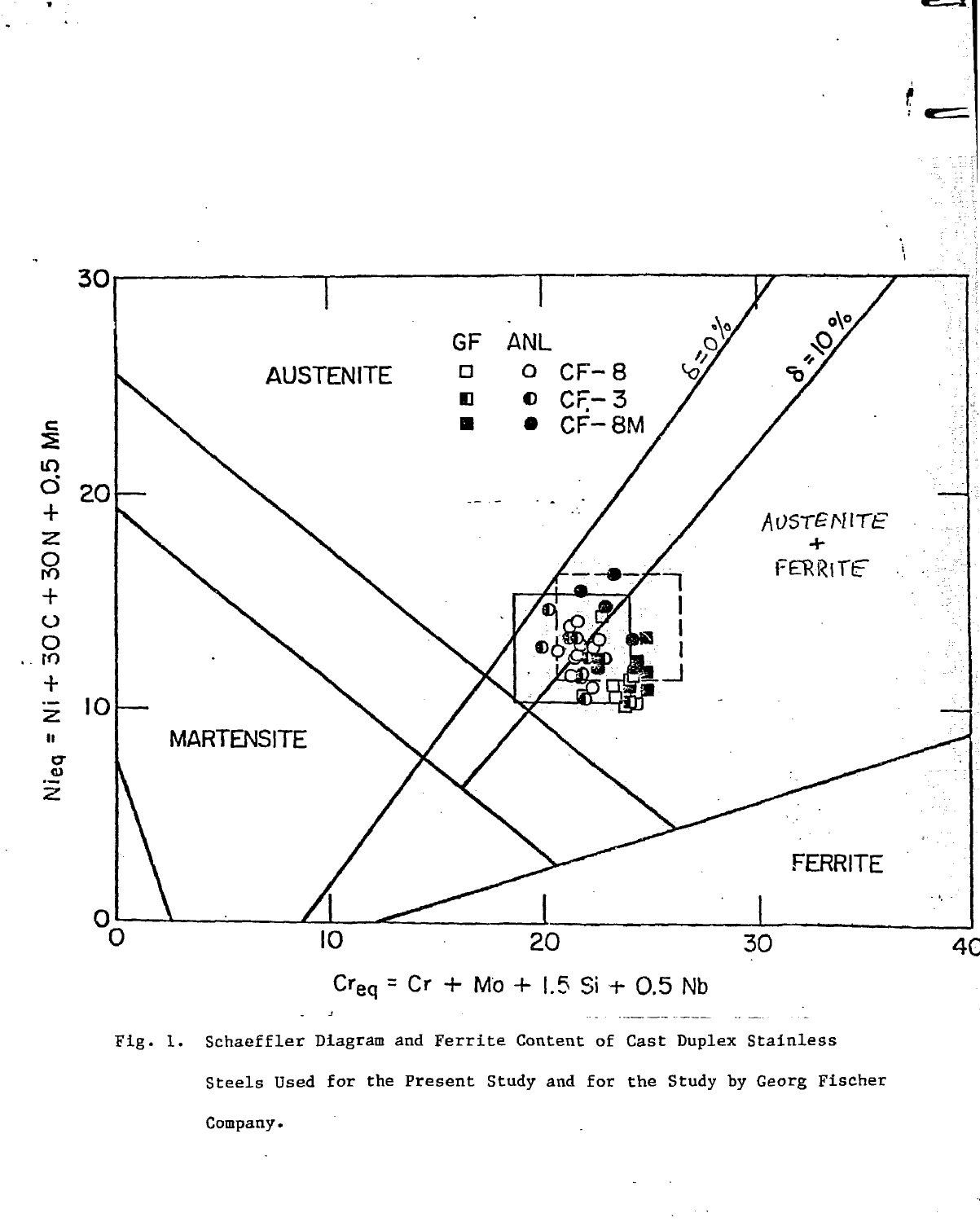## 3. Microstructural Characterization

In previous reports,  $8-11$  the microstructures of the laboratory- and reactor-aged cast stainless steel specimens have been characterized primarily by means of transmission and scanning electron microscopies (TEM and SEM). The microstructural characteristics were correlated with the fracture behavior of room-temperature impact specimens to provide a mechanistic interpretation of the aging embrittlement phenomenon. In particular, the mechanistic evaluation was intended to critically examine the validity of the simulation tests of the in-reactor degradation by accelerated laboratory aging at  $\lambda$ 400°C. and thereby to evaluate methods of extrapolating the high-temperature test results to the reactor operating temperatures of 280-320°C. Previous results $^{8-11}$  indicated that three phases were responsible for the embrittlement of the ferrite phase: Cr-rich  $\alpha'$ , Ni- and Si-rich G-phase, and unidentified Type-X precipitates. In addition to these phases, precipitates of  $M_{23}C_{6}$ carbides were also identified to form on austenite/ferrite phase boundaries, and the carbide precipitation was found to be associated with the weakening of the phase boundary. The microstructures of low-temperature aged material have now been characterized by small-angle neutron scattering (SANS) and atom-probe field ion microscopy (APFIM) techniques in addition to the TEM examination. Results obtained by the three complimentary techniques have been compared and correlated with the aging histories.

The morphology and electron diffraction characteristics of the Type-X precipitates were analyzed further. The analysis showed that the precipitates are actually G-phase which was preferentially formed on the dislocations during aging at ~300°C. TEM images of precipitates formed on or near dislocations in two GF heats of cast material aged for 70,000 h at 300°C are

-6-

f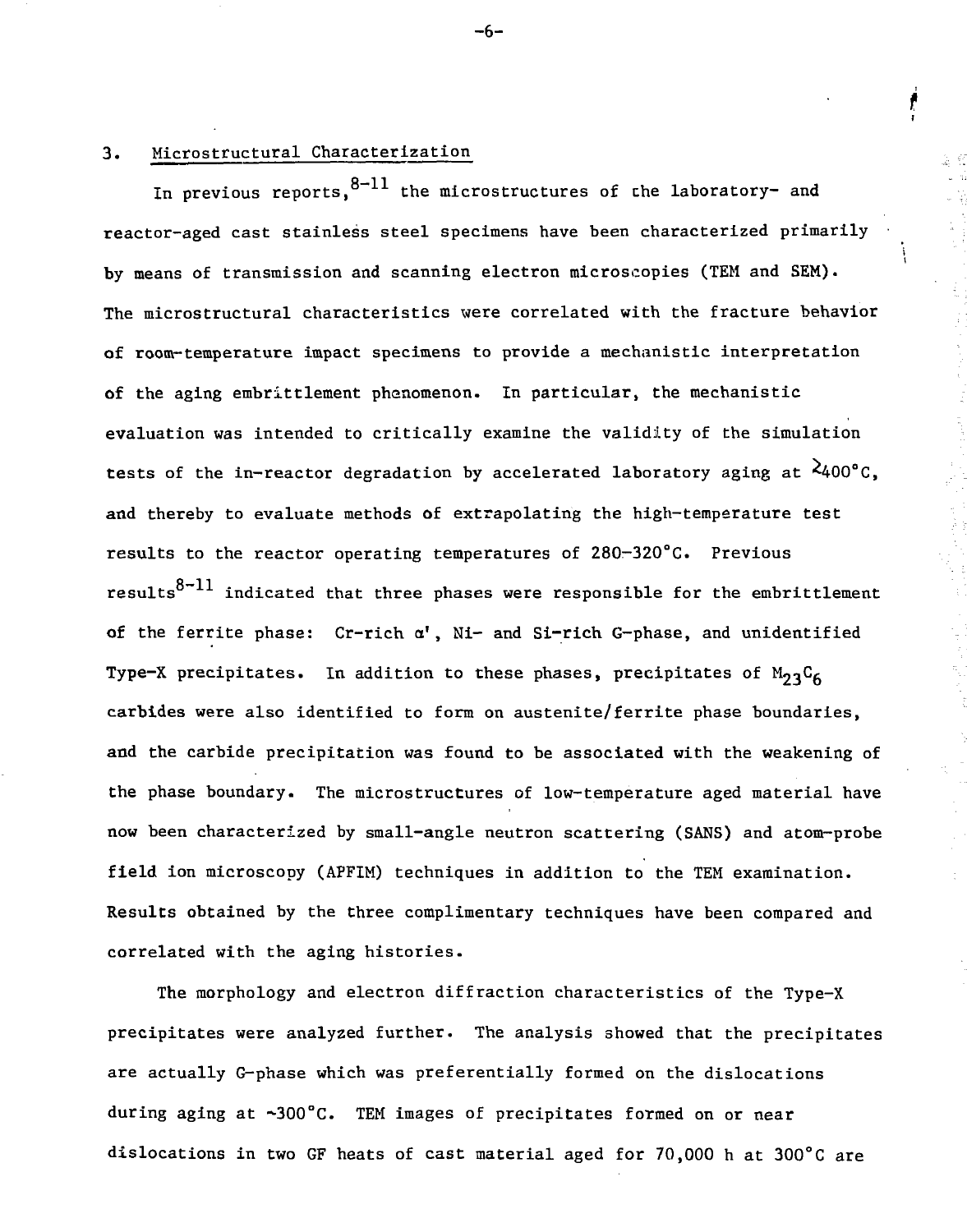shown in Fig. 2. Due to the small volume fracture of the precipitates, only a ' few very weak reflections could be detected on the selected-area-diffraction (SAD) patterns. A careful examination of several SAD patterns indicated that the weak reflections belong to the G-phase. This is illustrated in a comparison of SAD patterns containing the weak reflections associated with the Type-X phase, Fig. 3a, and the pattern characteristic of G-phase, Fig. 3b. Orientations of the ferrite phase of the two SAD patterns are identical, i.e., (Oil) zone. The weak reflection denoted by the arrow in Fig. 3a is indeed the relatively strong (333) reflection of the G-phase. The microstructural data indicate that the dislocations act as preferential nucleation sites for G-phase precipitation. Thermal aging for 70,000 h at 300°C produces fine precipitates ( $\sim$ 6 nm in size) of G-phase on dislocations whereas at 400 $^{\circ}$ C, the G-phase precipitates on dislocations as well as homogeneously in the ferrite matrix. The size of the G-phase which precipitated on dislocations at 400°C is characteristically larger than those away from the dislocations, i.e., ~15 versus ~5 nm.

Specimens from two GF heats aged at 400°C have been analyzed by SANS technique to provide quantitative information on the size and distribution of precipitates.<sup>15</sup> Monochromatic beams of neutrons of wavelength of 0.475 nm were impinged on the aged specimens and the intensities of the scattered neutrons were measured by a detector as a function of scattering angle. The results indicate that the scattering centers for the analysis are the G-phase precipitates. The size distributions of the precipitates, obtained from the SANS analysis, show that the size of the majority of the precipitates increases from  $\sim1.8$  nm for 10,000 h aging to  $\sim5.5$  nm for 70,000 h of aging at 400°C. These results are in good agreement with the TEM observations. However, the scattering curves do not indicate a presence of a peak

-7-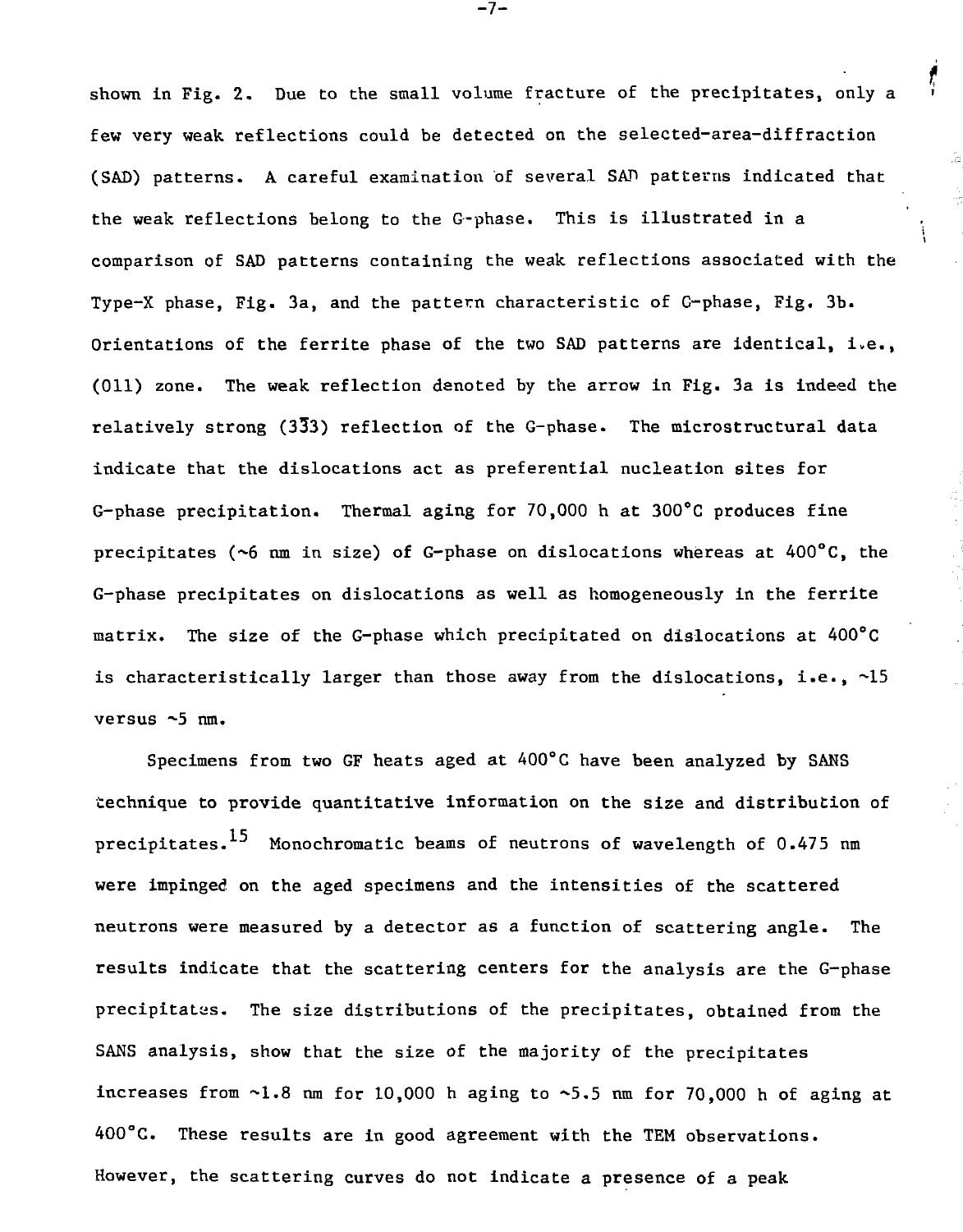

Fig. 2. TEM Images Showing Precipitates Formed on or Near Dislocations During Aging at 300°C for 70,000 h. (A) Dark-field image from superposed reflections of ferrite and the precipitate, heat 278, and (B) brightfield image, heat 280.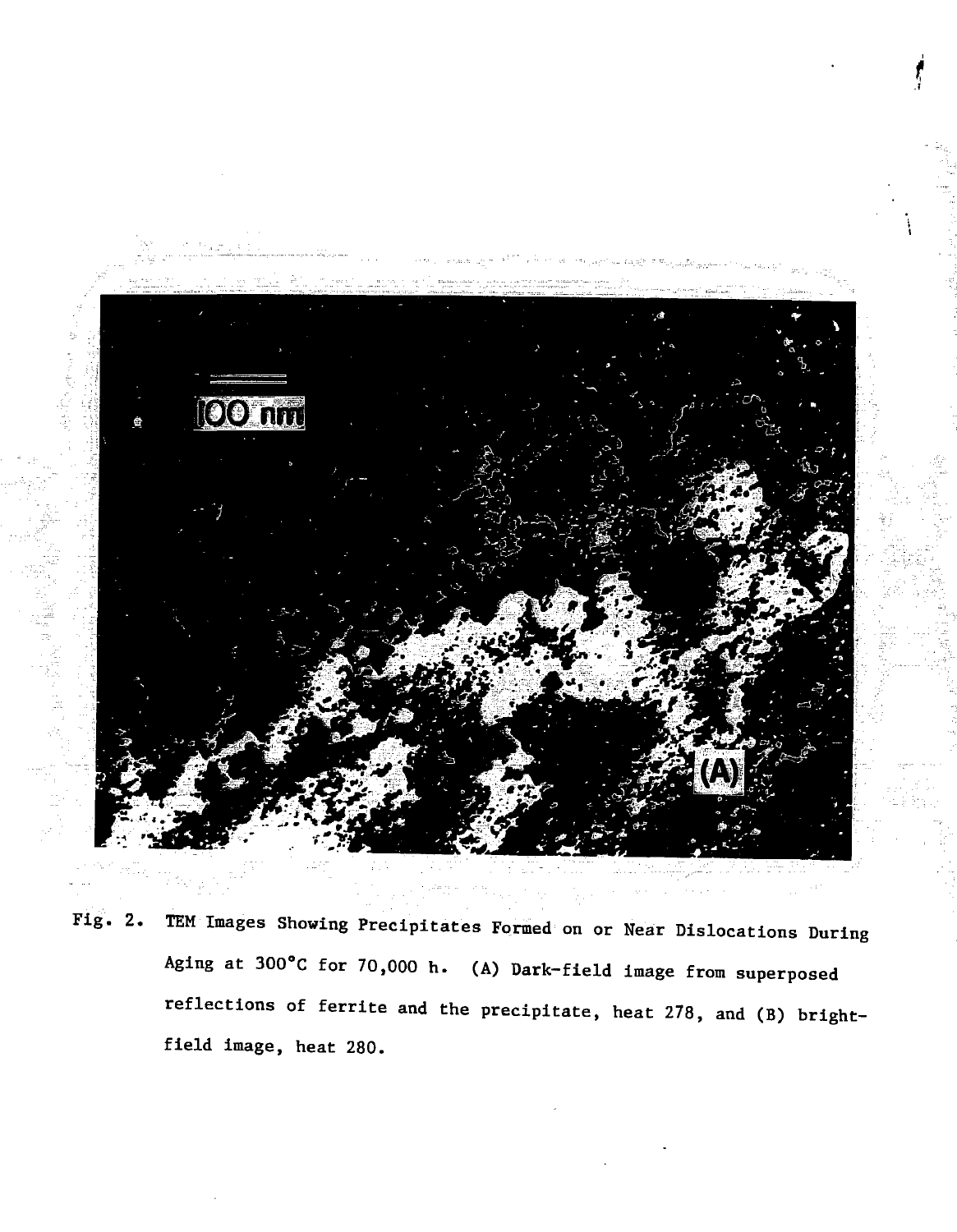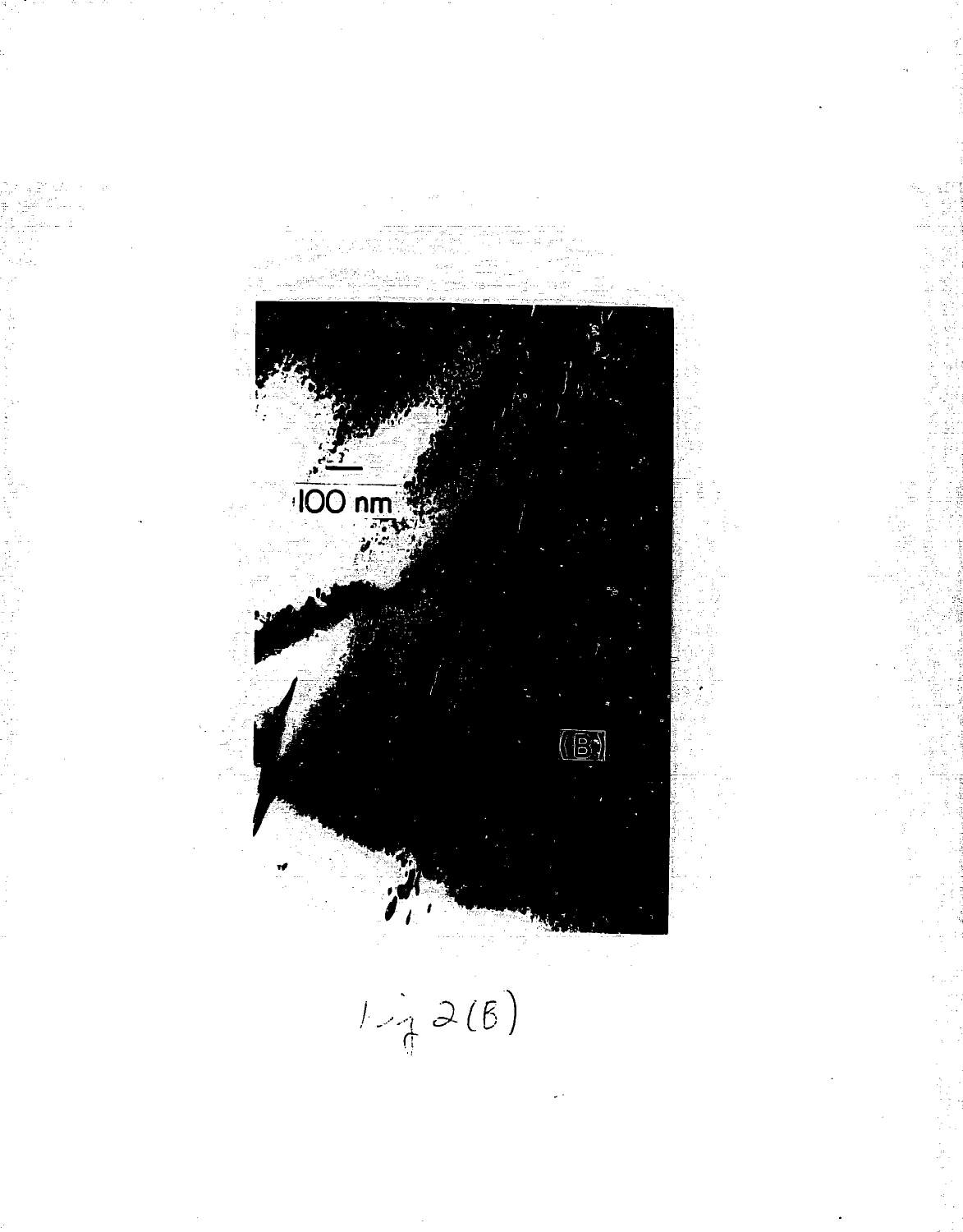

Fig. 3. Comparison of SAD Patterns Showing that the Type-X and G-Phase Reflections are Identical. (A) SAD pattern from a region containing small amounts of Type-X precipitates on dislocations which show only two reflections of the precipitate and (B) SAD pattern from a region containing a large amount of G-phase after aging at 400°C for 66,650 h. Only strong  $(3\bar{3}3)_{G}$  and  $(33\bar{3})_{G}$  reflections of the G-phase are present in (A).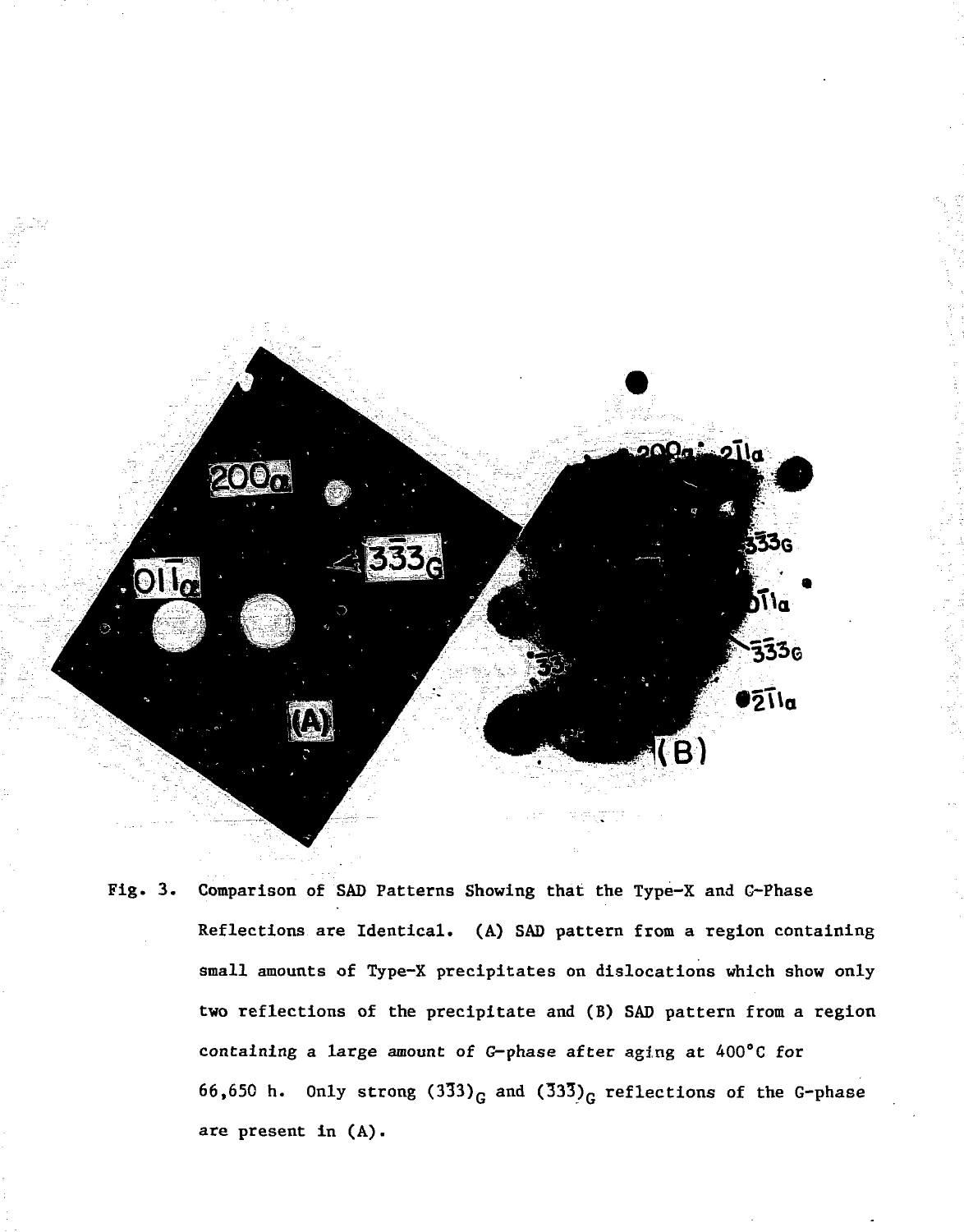corresponding to the  $\alpha'$  phase, i.e., precipitates of  $\neg$ 1.5 nm or less in size. For the SANS experiment, the minimum distance between the specimen and detector was  $\sim$ 2 m. This would limit the maximum angle of detection of the scattering neutrons, and hence, the  $\alpha'$  precipitates of very fine size that **would** scatter neutrons in large angles may not have been detected.

Several specimens aged under different conditions were analyzed by APFIM **and** the results were compared with TEM observations to evaluate the precipitation behavior. The results of the APFIM analysis have been reported elsewhere.<sup>16,17</sup> This technique is ideally suited for obtaining local chemical compositions over a very fine scale. The concentration profiles for Cr, Fe, and Ni in the ferrite phase of GF heat that was aged for 70,000 h at 300°C and the material from the KRB pump cover plate are shown in Figs. 4 and 5, respectively. The Cr-rich regions show a relative depletion of Fe and Ni, and vice versa. This one-to-one correspondence between Cr enrichment and Fe and Ni depletion indicates that the elemental fluctuations are not random but produced as a result of spinodal decomposition similar to that of the binary Fe-Cr ferritic alloy.<sup>18</sup> The thickness of the Cr-rich regions is estimated to be  $\sim$ 1.5 nm and the spacing between these regions  $\sim$ 5 to 6 nm. This is in good agreement with the characteristic mottled images of  $\alpha'$  phase, obtained by TEM techniques (Fig. 4b).

The concentration profiles for the KRB pump cover material are comparable to those of the GF heat aged at  $300^{\circ}$ C for  $\sim 8$  yr. In contrast to the Cr segregation profiles of the specimens aged at 300°C, the Cr profile developed during the 400°C aging showed more regular spacing between the Cr-depleted regions. These results indicate that the extent of the spinodal decomposition is strongly influenced by temperature. However, the maximum Cr levels detected by the APFIM analyses are only ~50 at. %. This is in contrast to

-8-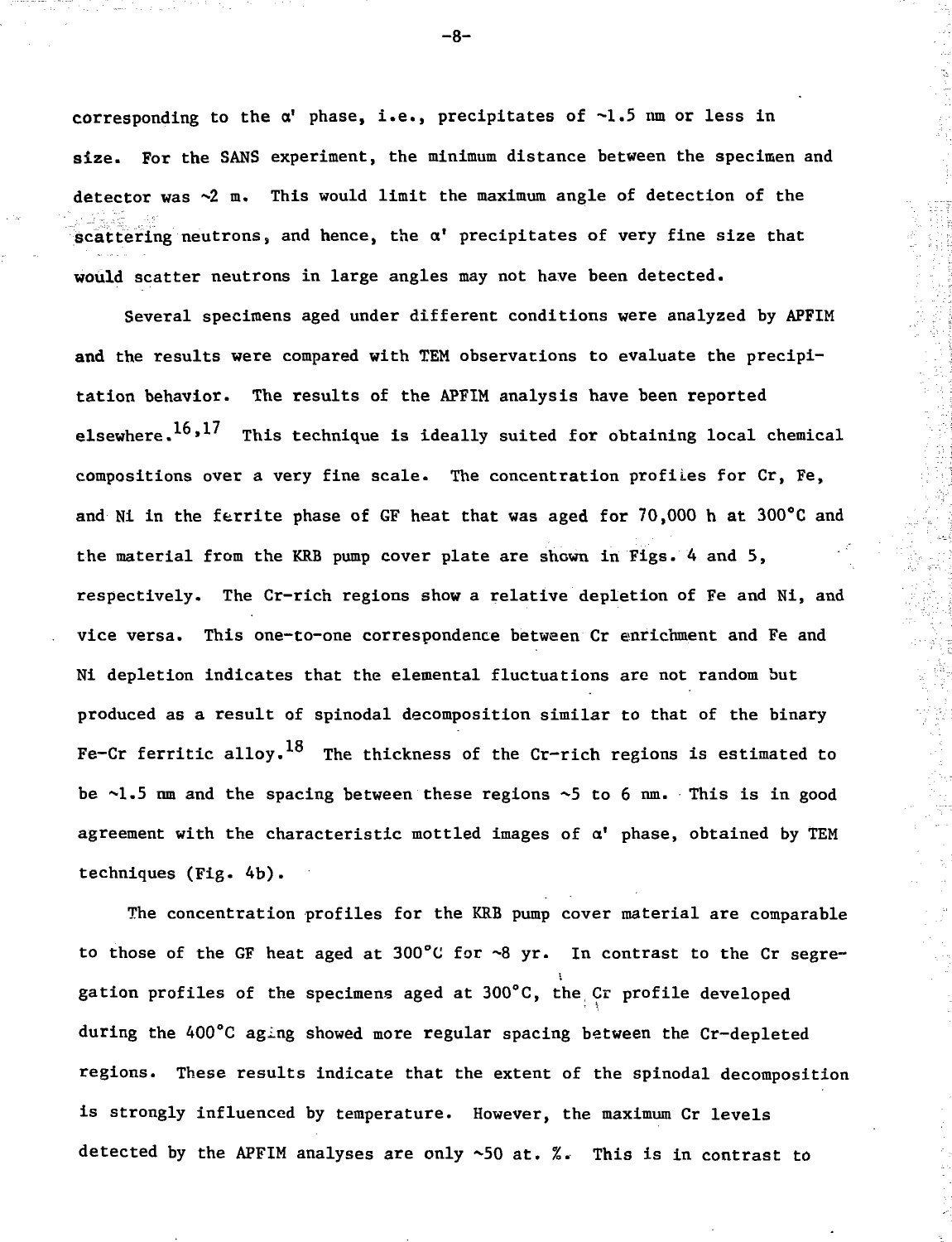ζŗζ



Fig. 4. Cr, Ni, and Fe Profiles in the Ferrite Phase of GF Heat 280 Specimen Aged at 300°C for 70,000 h (A), and Bright-Field TEM Image (B) Showing a Very Fine Scale Mottled Morphology Produced as a Result of the Fe and Cr Segregation.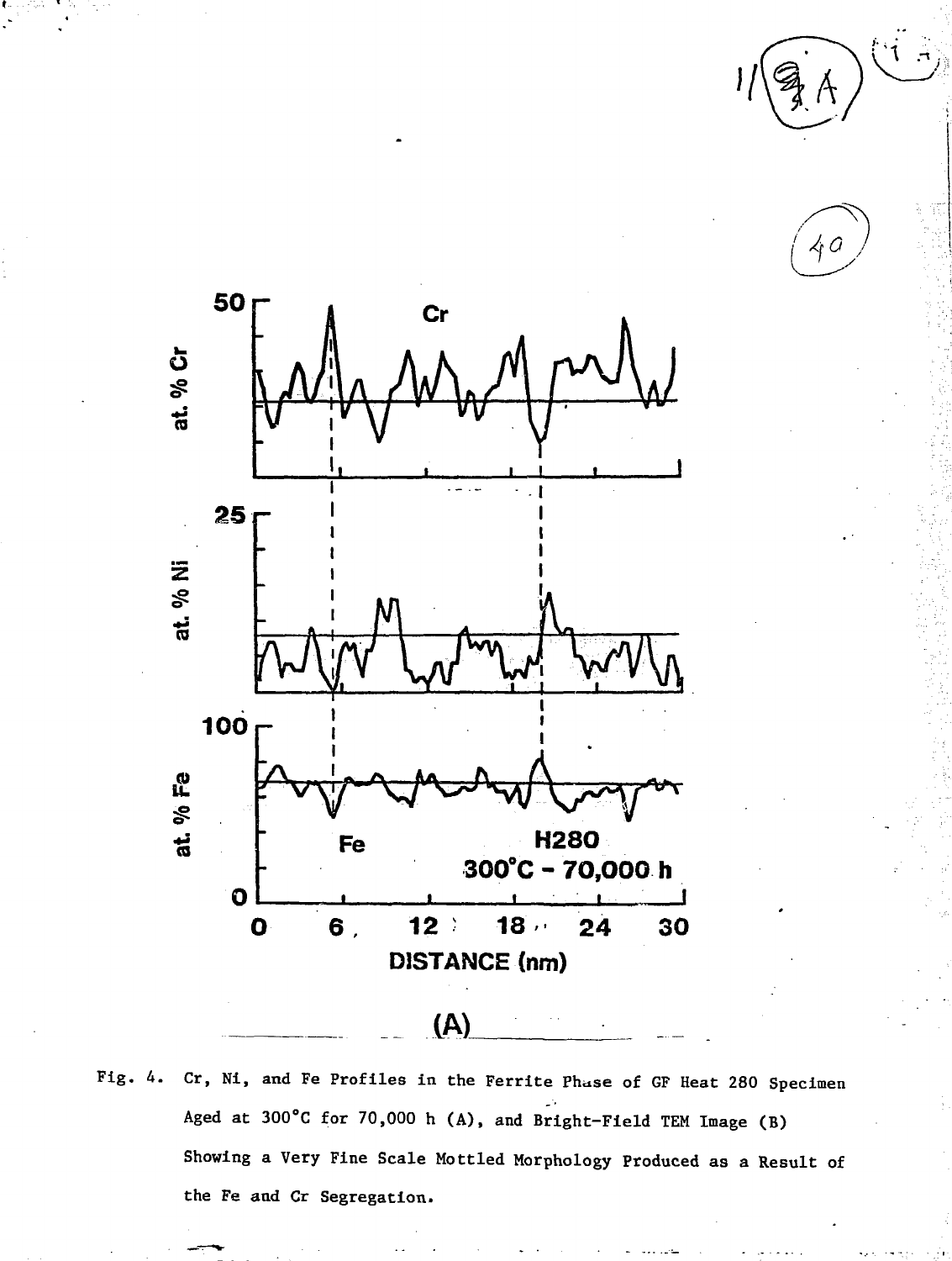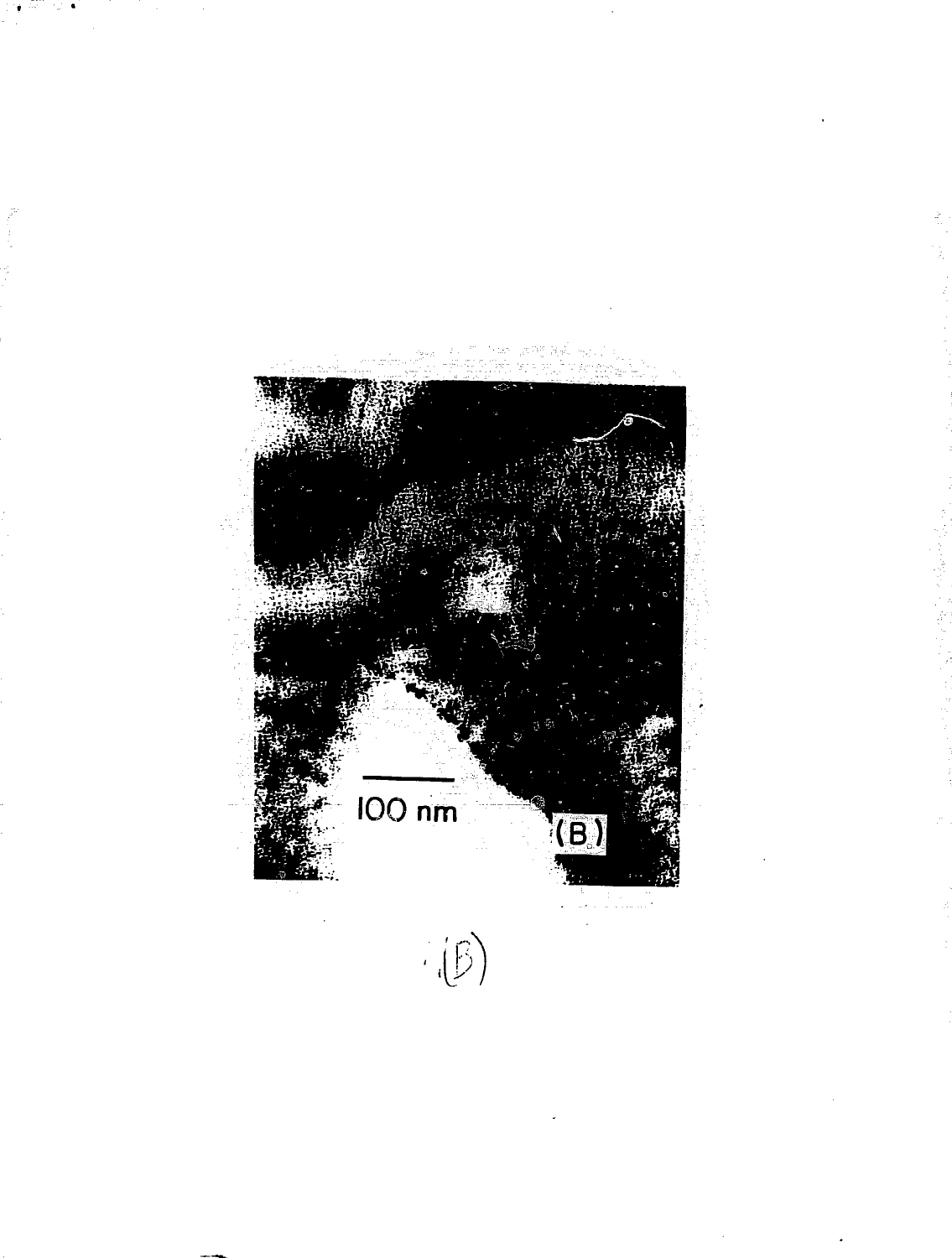



Fig. 5. Results Similar to Fig. A Obtained from KRB Boiling Water Reactor Pump Cover after a Nominal Service of 12 yr.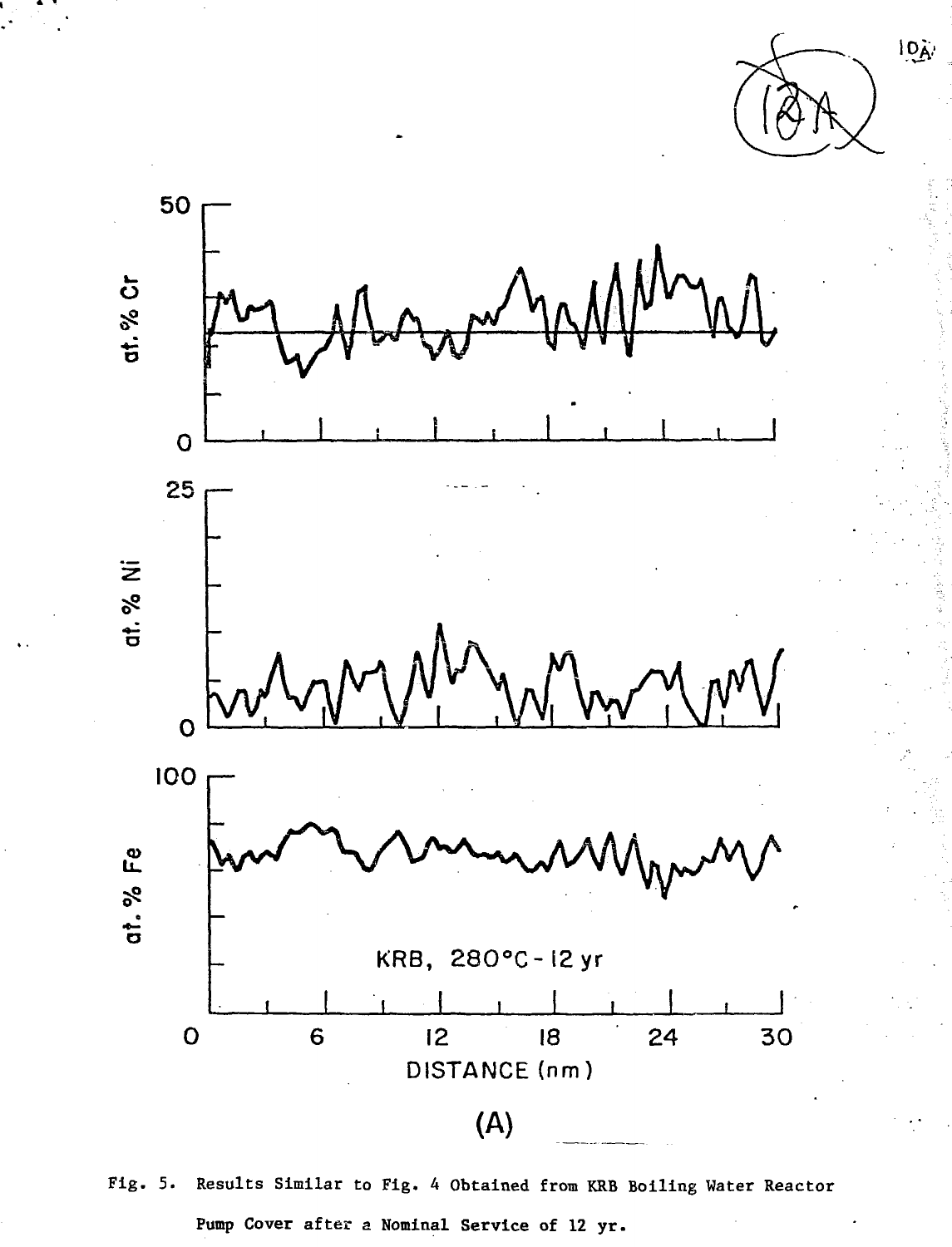~78 at. % that has been reported for Fe-32 at. % Cr alloy.<sup>18</sup> Furthermore, for a given aging temperature, the maximum Cr level appears to be insensitive to aging time. These results indicate that the growth of the  $\alpha^t$  phase is very slow in the temperature range of the present investigation. It is possible that the spinodal decomposition and G-phase precipitation influence each other in cast duplex steel. The characteristics of the spinodal decomposition in the ferrite phase of the duplex structure may also be somewhat different from those of the binary ferritic alloy. The mechanical property data obtained from the accelerated aging at  $>400^{\circ}$ C cannot be extrapolated to 300°C aging without a proper understanding of the possible interactions between the spinodal decomposition and the G-phase precipitation.

### 4. Charpy-impact Tests

Charpy-impact tests were completed at room temperature on thermally aged material from 11 small experimental heats and 5 commercial heats. The material was aged up to 10,000 h at 450, 400, and 350°G. Standard Charpy V—notch specimens were machined from the aged and unaged materials according to ASTM specification E-23. A Dynatup Model 8000A drop weight impact machine with an instrumented tup and data-readout system was used for the tests. The data for some of the heats are presented in Figs. 6-8. The different temperatures and times for aging were normalized in terms of the parameter P, which is determined from Eqs. (1) and (2). The significant results are as follows.

- a. For all grades of cast material, the extent of embrittlement increases with an increase in ferrite content.
- b. The carbon content in the steel is an important factor in controlling the overall process of embrittlement. The low-

-9-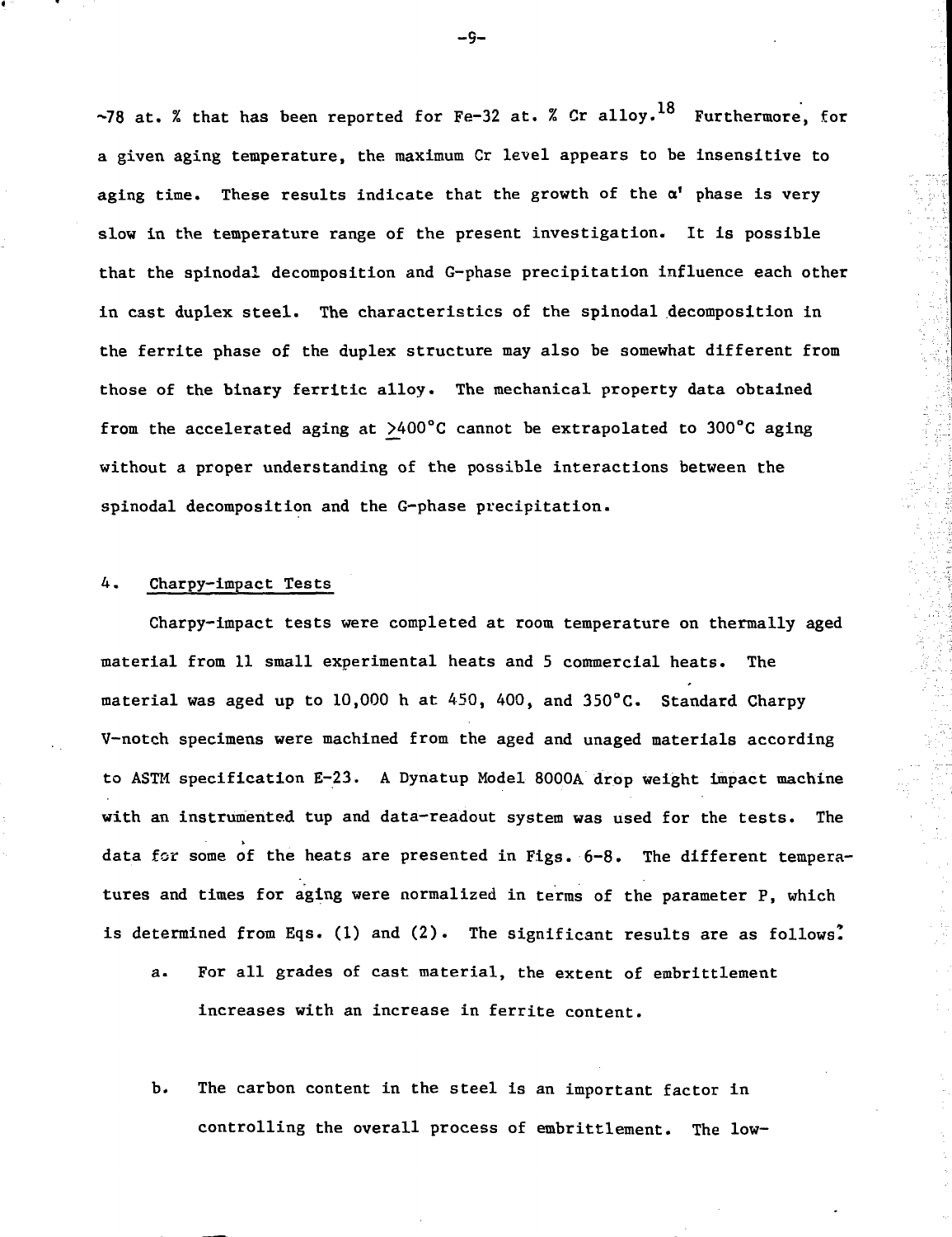

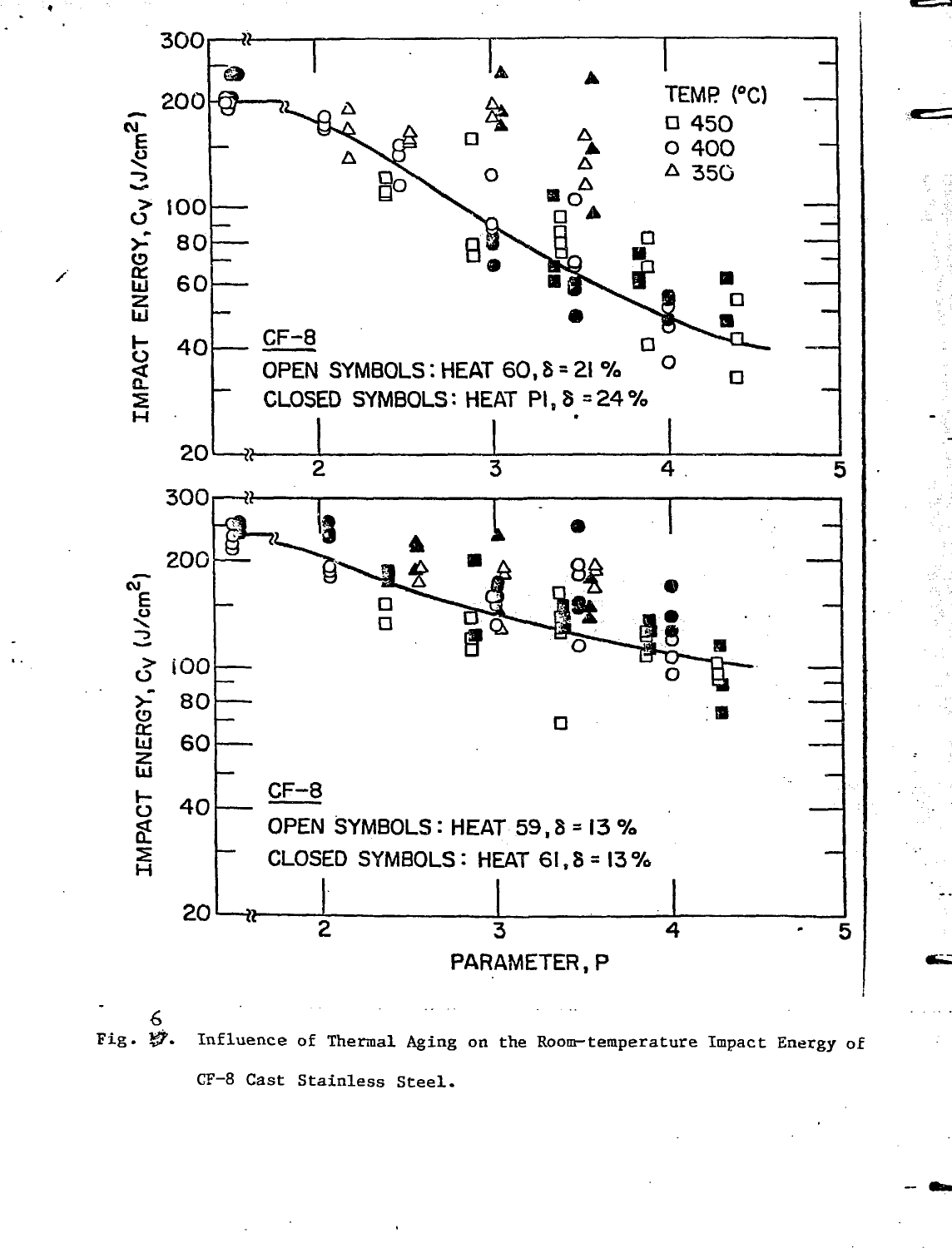

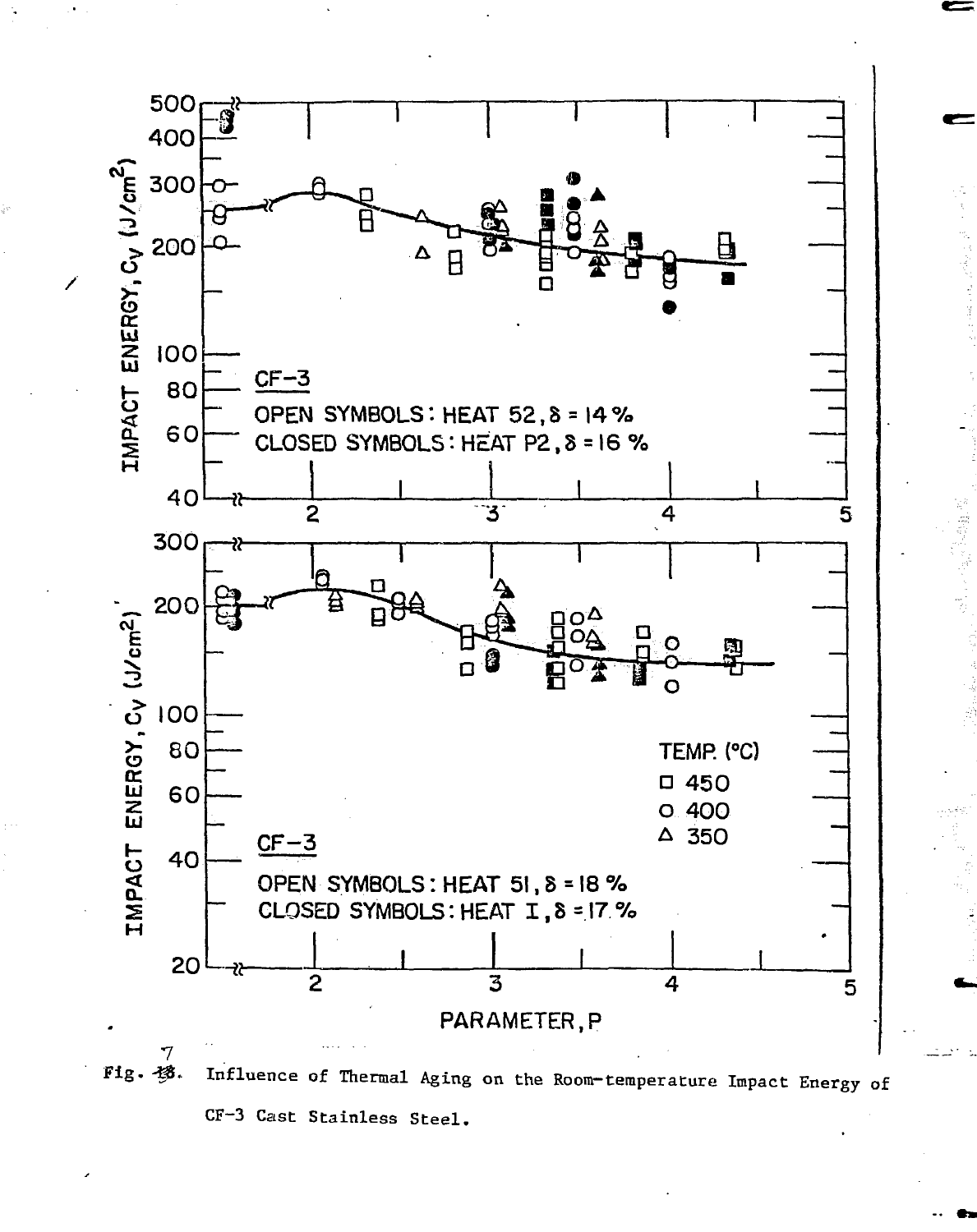

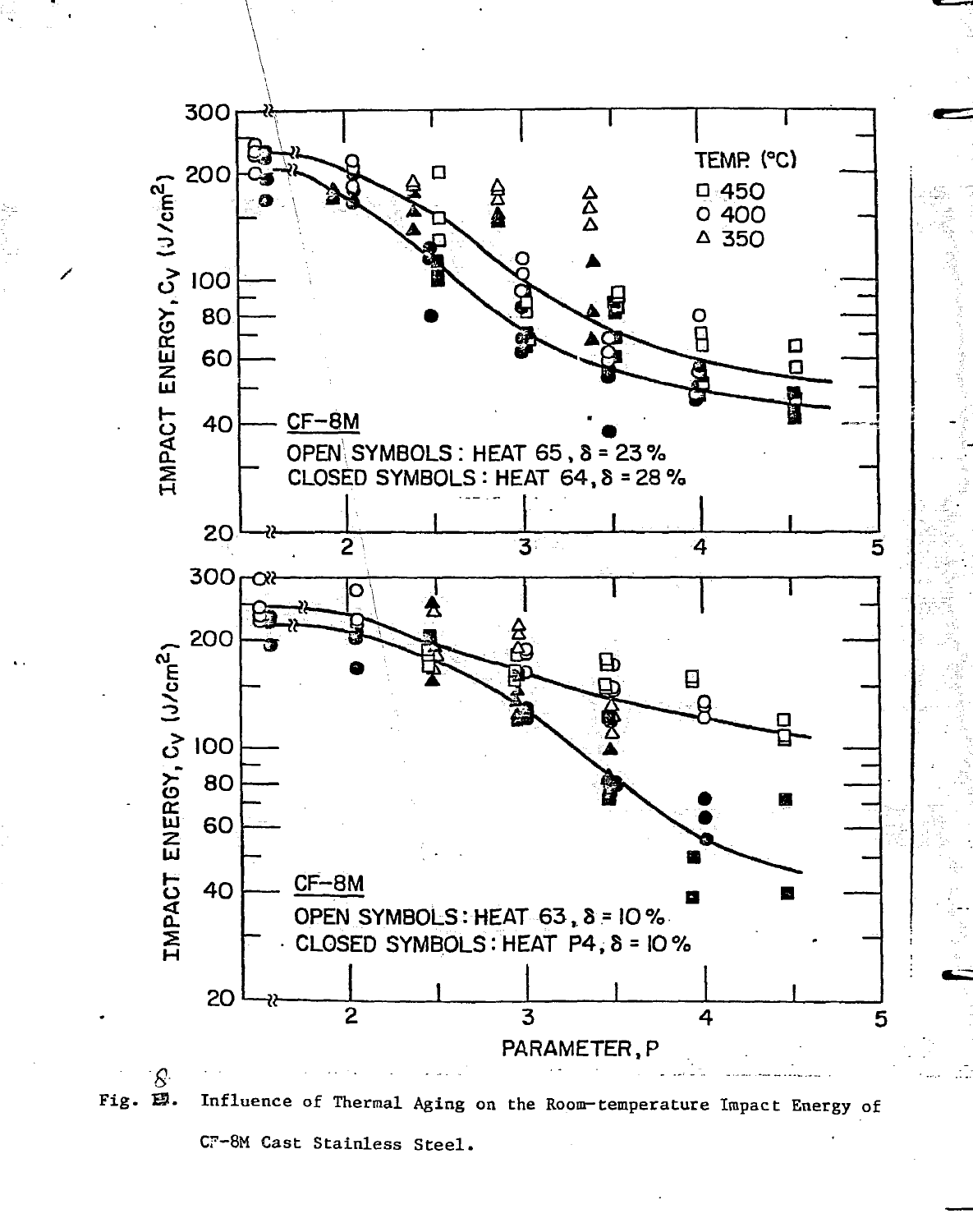carbon CF-3 grade of cast steels is more resistant to embrittlement than the high-carbon CF-8 or CF-8M grade of materials. For example, after aging for 10,000 h at 400°C  $(P -4)$ , the impact energy of heats I, 51, and 52 (CF-3 grade with  $14$  to 18% ferrite) decreases by  $\sim 30\%$ , whereas heats 59 and 61 (CF-8 grade with 13% ferrite) or heat 63 (CF-8M grade with 10% ferrite) show ~50% reduction in impact energy.

- c. Materials from heats 63 and P4 of CF-8M steel with 10% ferrite show significantly different embrittlement behavior, e.g., the impact energy after aging at 400°C for 9980 h decreases by 48% for heat 63 and 71% for heat P4 (Fig. 8). The latter has higher nitrogen content (0.153 wt % N) and a larger mean ferrite intercept distance  $(184 \mu m)$ . Both of these factors probably influence the embrittlement behavior.
- d. The impact data for CF-8 and -8M materials aged at different temperatures do not show a unique dependence on the aging parameter P. The onset of embrittlement is sooner for materials aged at 450 or 400°C than for those aged at 350°C (Figs. 6 and 8). These results indicate that the activation energies obtained from Eq. (2) do not accurately represent the embrittlement behavior of high-carbon grades of cast stainless steel over the temperature range of 300 to 450°C.

The data on microstructural characterization, presented in the previous section, indicate that at least two processes contribute to the embrittlement

 $-10-$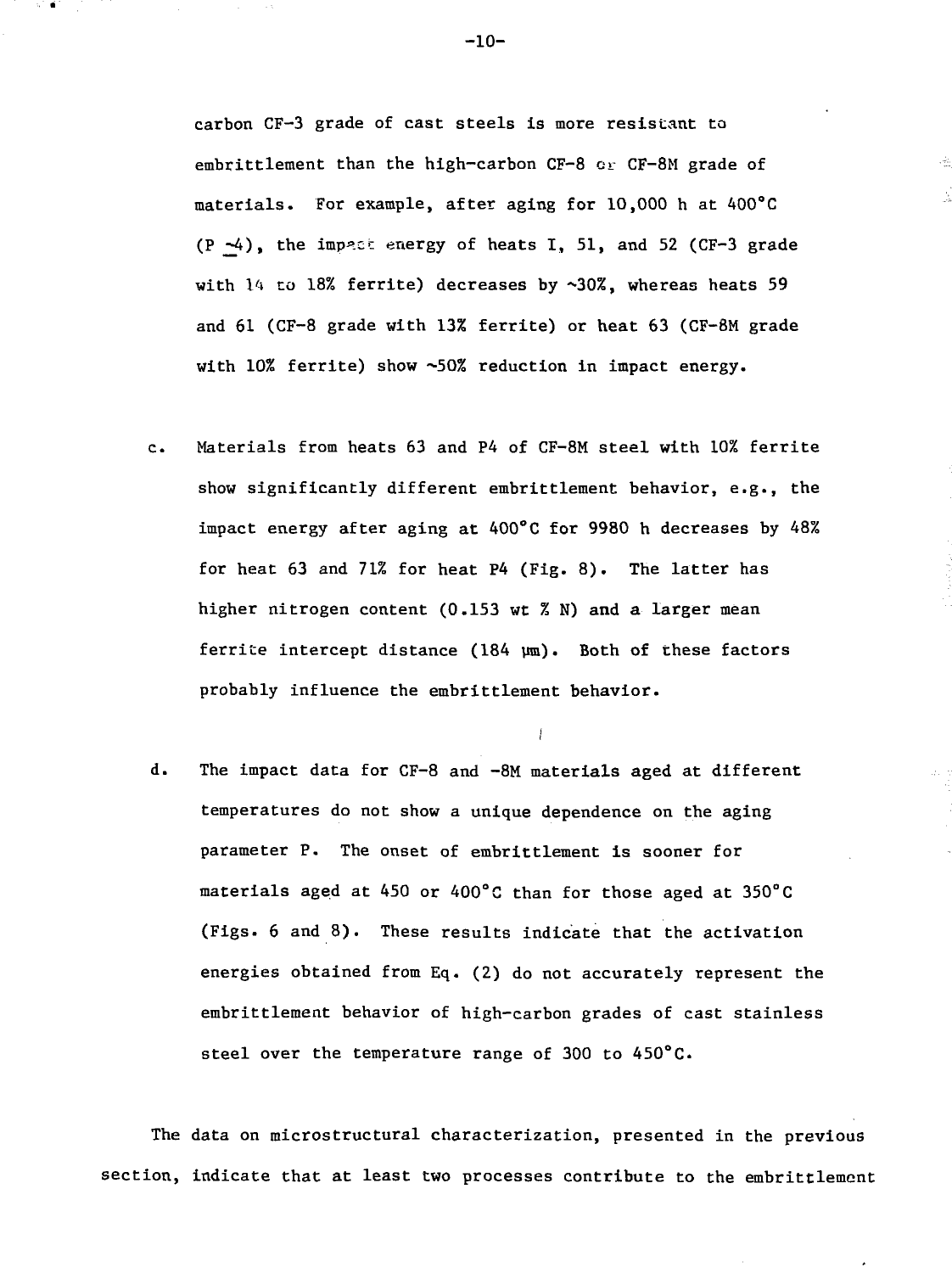of cast duplex stainless steel, viz., the embrittlement of ferrite matrix by the formation of  $\alpha'$  and G phases and weakening of the ferrite/austenite phase boundary by carbide precipitation. The former occurs in all heats of cast stainless steel and is primarily responsible for their low-temperature embrittlement, whereas the precipitation of  $M_{23}C_6$  carbides at the ferrite/ austenite phase boundaries is important for embrittlement of the high-carbon grades of cast stainless steel.

Charpy-impact tests were conducted at liquid nitrogen temperature (i.e., -196°C) to assess the relative contributions of embrittlement of the ferrite matrix and phase boundary weakening to the loss of toughness and to help characterize the metallurgical parameters which influence fracture toughness. The fracture surfaces of the impact specimens were examined by SEM to determine the fracture mode. The Charpy-impact data for unaged and aged material tested at -196°C and at room temperature are given in Table 1. The results indicate that carbides are present in the as-cast structure of the high-carbon CF-8 steels. For the same ferrite content, the impact energies for the unaged CF-3 and -8M sceels are about the same, but significantly higher than for unaged CF-8 steels. The fracture surfaces of the latter show cleavage of ferrite phase as well as separation of ferrite/austenite phase boundaries. The lower impact energy for CF-8 steels is due to the presence of phase boundary carbides which precipitate during the water quenching treatment for the casting. Such carbides do not form in the low-carbon CF-3 steels, and the Mo-containing CF-8M steels are inherently tougher because the carbides precipitate in the ferrite matrix rather than at the phase boundaries.

For each grade of unaged cast steel, the impact energy at  $-196^{\circ}$ C decreases with an increase in ferrite content. At this temperature, the ferrite phase is brittle; consequently, the impact strength of the duplex

 $-11-$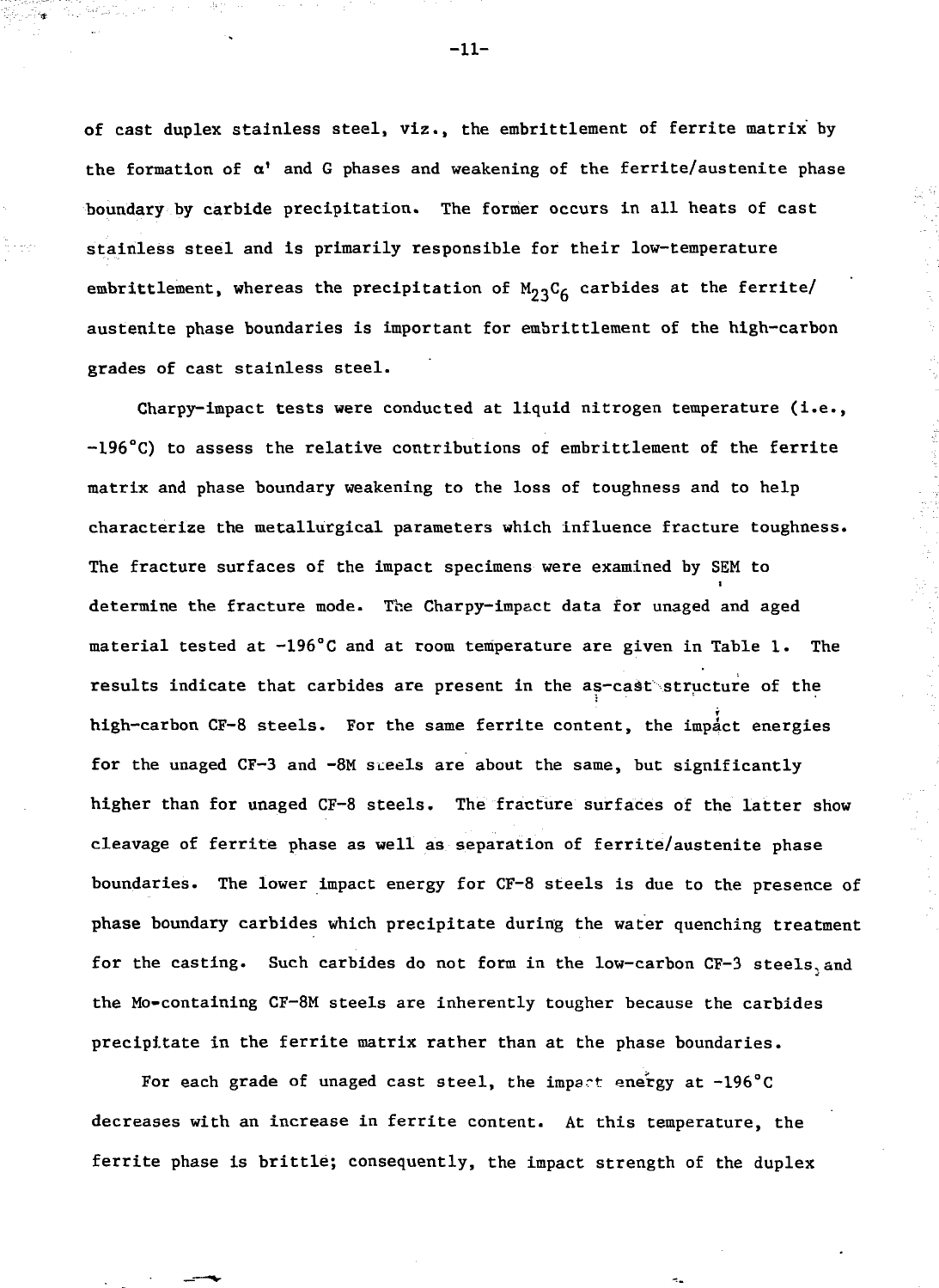|                  | Ferrite<br>Content, |         | Charpy V-Notch Impact Energy, J/cm <sup>2</sup> |                |                                  |                |                                  |                |  |
|------------------|---------------------|---------|-------------------------------------------------|----------------|----------------------------------|----------------|----------------------------------|----------------|--|
|                  |                     |         | Unaged                                          |                | Aged $10^4$ h at $400^{\circ}$ C |                | Aged $10^4$ h at $450^{\circ}$ C |                |  |
| Heat             | %                   | Grade   | $-196$ °C                                       | $25^{\circ}$ C | $-196$ °C                        | $25^{\circ}$ C | $-196$ °C                        | $25^{\circ}$ C |  |
| 57               | 4.0                 | $CF-8$  | 119                                             | 223            |                                  |                |                                  |                |  |
| 53               | 8.7                 |         | 83                                              | 234            |                                  |                |                                  |                |  |
| 56               | 10.1                |         | 88                                              | 206            |                                  | 148            |                                  | 109            |  |
| 59               | 13.5                |         | 53                                              | 228            | 14                               | 107            | 14                               | 97             |  |
| 61               | 13.1                |         | 42                                              | 250            |                                  | 145            |                                  | 93             |  |
| 60               | 21.1                |         | 24                                              | 197            | 8                                | 56             | 10                               | 43             |  |
| P1 <sup>a</sup>  | 24.1                |         | 44                                              | 221            | 9                                | 52             |                                  | 56             |  |
| 49               | 7.2                 | $CF-3$  | 190                                             | 228            |                                  |                |                                  |                |  |
| 48               | 8.7                 |         | 186                                             | 226            |                                  |                |                                  |                |  |
| 52               | 13.5                |         | 151                                             | 248            | 37                               | 168            | 138                              | 198            |  |
| P2 <sup>a</sup>  | 15.6                |         | 178                                             | 401            | 43                               | 159            |                                  | 182            |  |
| 47               | 16.3                |         | 133                                             | 229            | $\overline{\phantom{0}}$         | 168            |                                  |                |  |
| $I^{\mathbf{a}}$ | 17.1                |         | 170                                             | 194            | 49                               | 156            |                                  | 153            |  |
| 51               | 18.0                |         | 139                                             | 201            | 36                               | 140            | 67                               | 151            |  |
| 62               | 4.4                 | $CF-8M$ | 188                                             | 228            |                                  |                |                                  |                |  |
| 63               | 10.4                |         | 198                                             | 250            | 42                               | 130            | 32                               | 112            |  |
| P4 <sup>a</sup>  | 10.4                |         | 34                                              | 227            |                                  | 65             |                                  | 57             |  |
| 66               | 19.9                |         | 155                                             | 221            | 16                               | 106            | 26                               | 107            |  |
| 65               | 23.4                |         | 80                                              | 223            |                                  | 62             |                                  | 57             |  |
| 64               | 28.4                |         | 82                                              | 201            | 10                               | 52             | 8                                | 45             |  |

 $\sim$  $\ddot{\phantom{a}}$ 

TABLE 1. Gharpy-impact Data for Cast Duplex Stainless Steel

y.

计主机图 医内障性

 $\left( \frac{1}{2} \int_{0}^{2\pi} \left( \frac{1}{2} \right) \left( \frac{1}{2} \right) \, d \tau \right)^{-1/2}$ 

 $\ddot{\phantom{0}}$ 

a<sub>Commercial heats.</sub>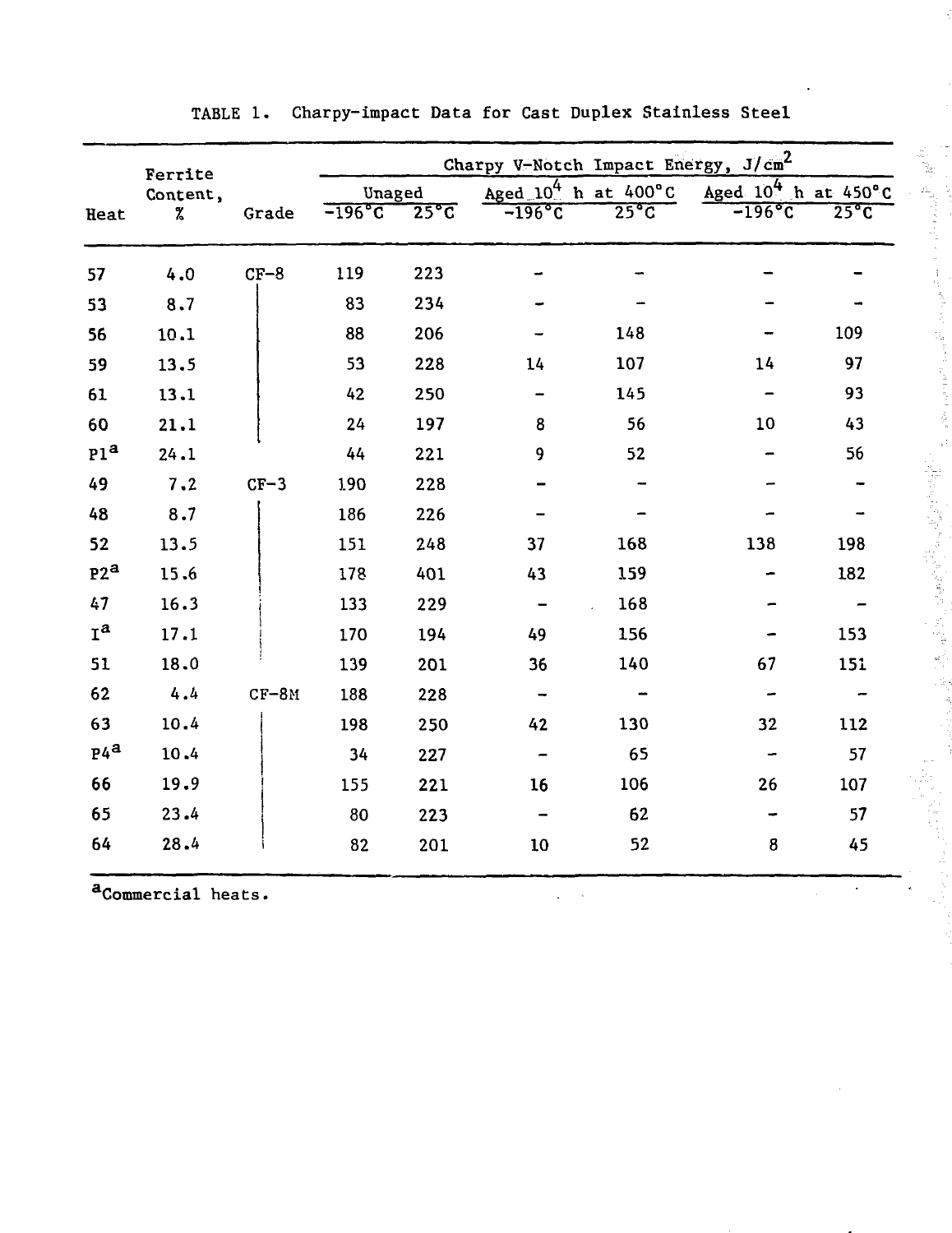steel will decrease with an increase in ferrlte content. The unaged material from heat P4 (CF-8M grade) shows a very low impact energy at -196°C. The fracture surfaces of the Gharpy specimens show phase-boundarty separation as well as cleavage of the ferrite phase. This heat has a high nitrogen content. The low impact energy of the unaged material is probably due to the presence of nitrides and possibly carbides in the as-cast material.

The data on aged material show that additional precipitation of phase boundary carbides and/or growth of existing carbides occurs in the high-carbon CF-8 and -8M steels during aging at 400 or 450°C. The impact energy of the aged material tested at  $-196$  or  $25^{\circ}$ C is significantly lower than that of the unaged material. The aged CF-3 steels also show appreciable reduction in impact energy, particularly at -196°C. Metallographic results indicate that the decrease in impact energy for the CF-3 steels and the CF-8 or -8M steels is caused by different processes. The fracture surfaces of impact specimens of heat 51 (CF-3 grade) and 60 (CF-8 grade) tested at -196°C are shown in Figs. 9 and 10, respectively. Although heat 51 contains 18% ferrite, the fracture occurs primarily by cleavage of the ferrite phase. The fracture surface of unaged specimen of heat 51 contains some ductile failure of austenite phase. In contrast, the fracture surfaces of heat 60 show cleavage of ferrite phase as well as phase boundary separation (e.g., regions marked S in Fig. 10). The fracture mode for specimens aged for 9980 h at 450°C is predominantly phase boundary separation. These results indicate that the reduction in impact strength of aged CF-3 steels is caused by embrittlement of ferrite matrix by precipitate phases, while embrittlement of ferrite matrix as well as the weakening of phase boundary by carbides cause degradation of the high-carbon CF-8 and -8M steels. $8,11$ 

 $-12-$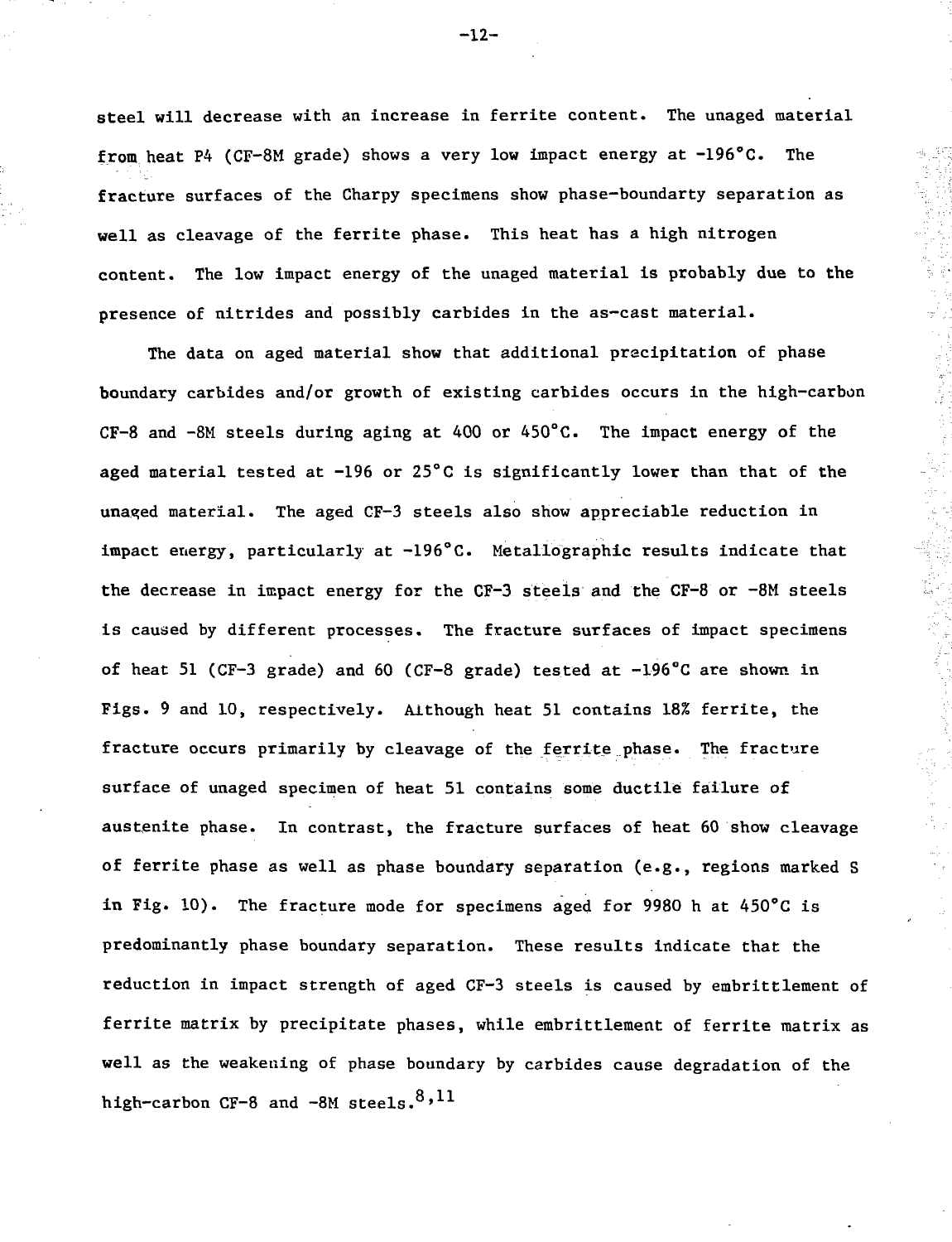

Fig. 9. Fracture Surfaces of Impact Test Specimens of Unaged and Aged CF-3 Cast Steel (Heat 51, 18% Ferrite) Tested at  $-196^{\circ}$ C.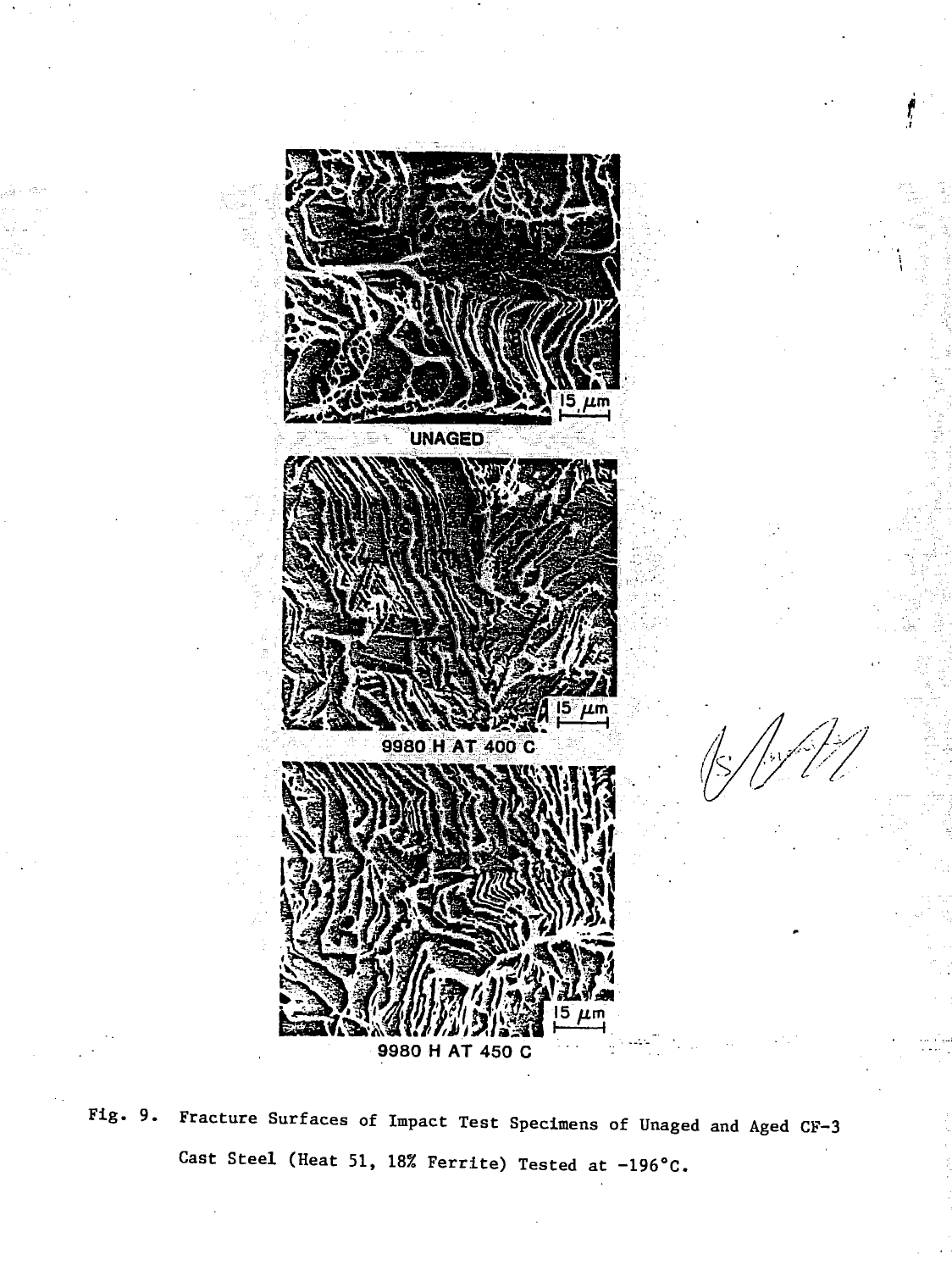

Fig. 10. Fracture Surfaces of Impact Test Specimens of Unaged and Aged CF-8 Cast Steel (Heat 60, 21% Ferrite) Tested at  $-196^{\circ}$ C.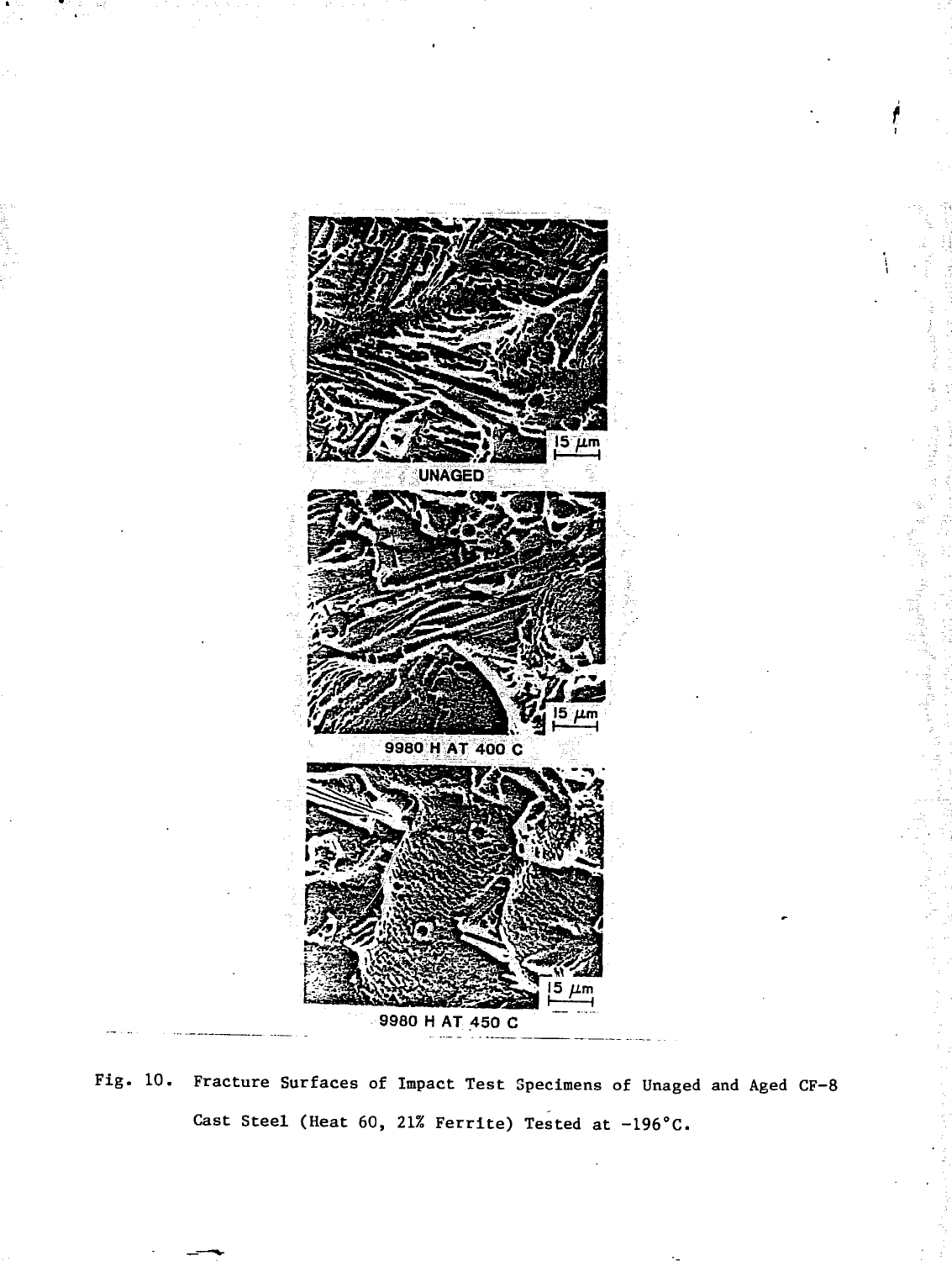The data for aged material indicate that the impact energy for CF-3 specimens aged at 450°C is higher than those aged at 400°C for the same time. This behavior is quite pronounced for tests at -196°C. These results suggest that the precipitation of  $\alpha^{\dagger}$  and G phases is strongly dependent on temperature. The differences in impact energy for material aged at different temperatures may be attributed to the relative contributions of  $\alpha'$  and G phases to the overall process of embrittlement.

The differences in the mechanism of embrittlement are reflected in the load-time curves obtained for the impact tests on different heats of material. The load-time curves for unaged and aged specimens of heats 51 (CF-3 steel) and 60 (CF-8 steel) tested at  $-196^{\circ}$ C are shown in Fig. 11. Specimens from heat 51 exhibit a typical load-time curve with a gradual decrease in load during fracture. The thermally aged materials show a decrease in impact energy (represented by the area under the curve) and a higher strain hardening rate, due to the precipitation of additional phases in the ferrite matrix. However, the impact energy for the specimen aged at 450°C is greater than for the specimen aged at  $400^{\circ}$ C. Since the low-carbon CF-3 steel is free from phase boundary carbides, these results suggest differences in the precipitation behavior in the ferrite matrix. The load-time curves for heat 60 (CF-8 steel) show very little deformation and a sudden drop in load just past the yield point. The maximum load for these specimens is significantly lower than for the specimens from heat 51. The fracture surfaces of the impact specimens show predominantly phase boundary separation. These results indicate that the sudden drop in load is associated with phase boundary separation.

Charpy-impact tests were conducted at temperatures between -196 and 290°C on two commercial heats of CF-3 stainless steel to determine the effect of

-13-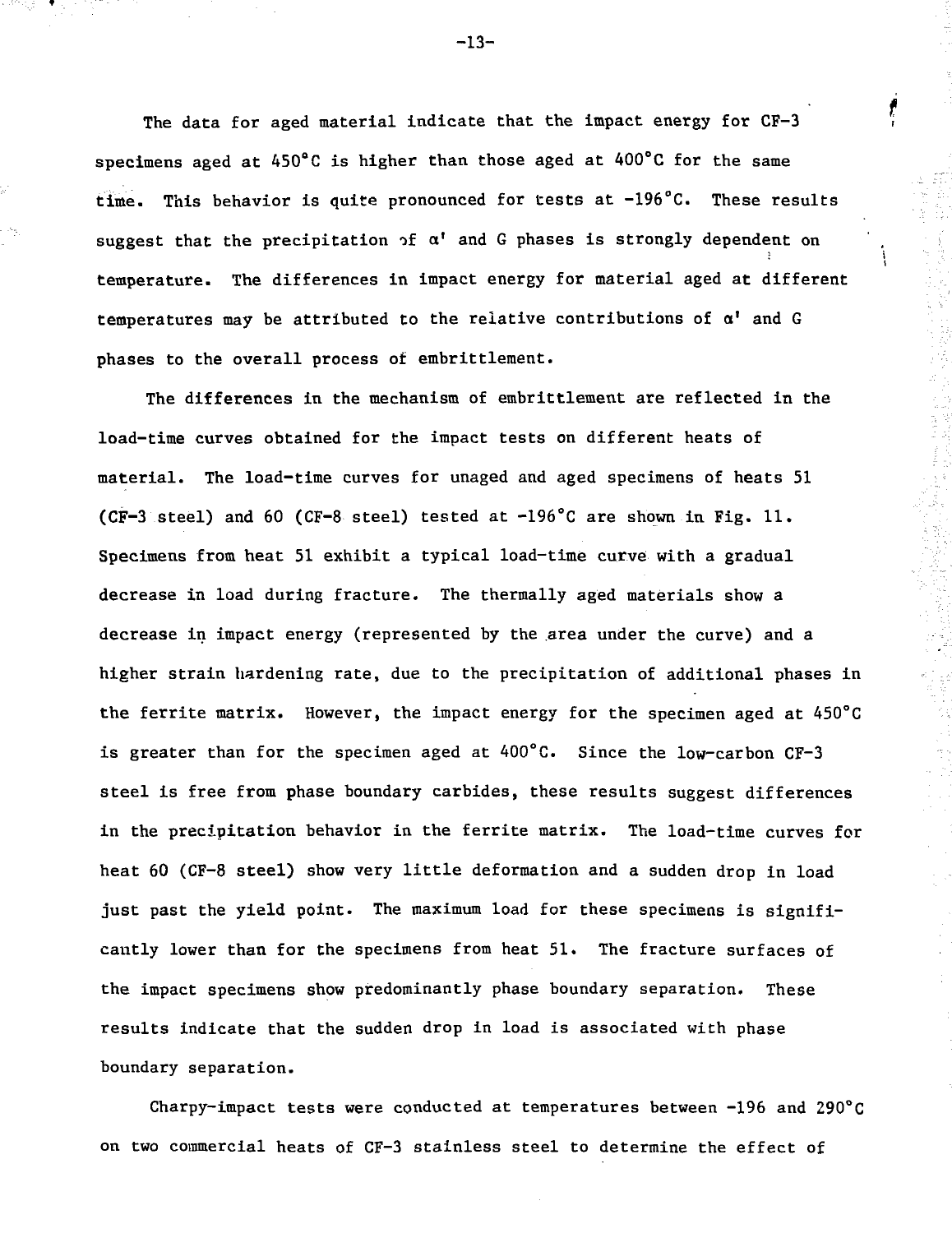



 $\mathcal{H}_i$ 

 $\mathbf{1}$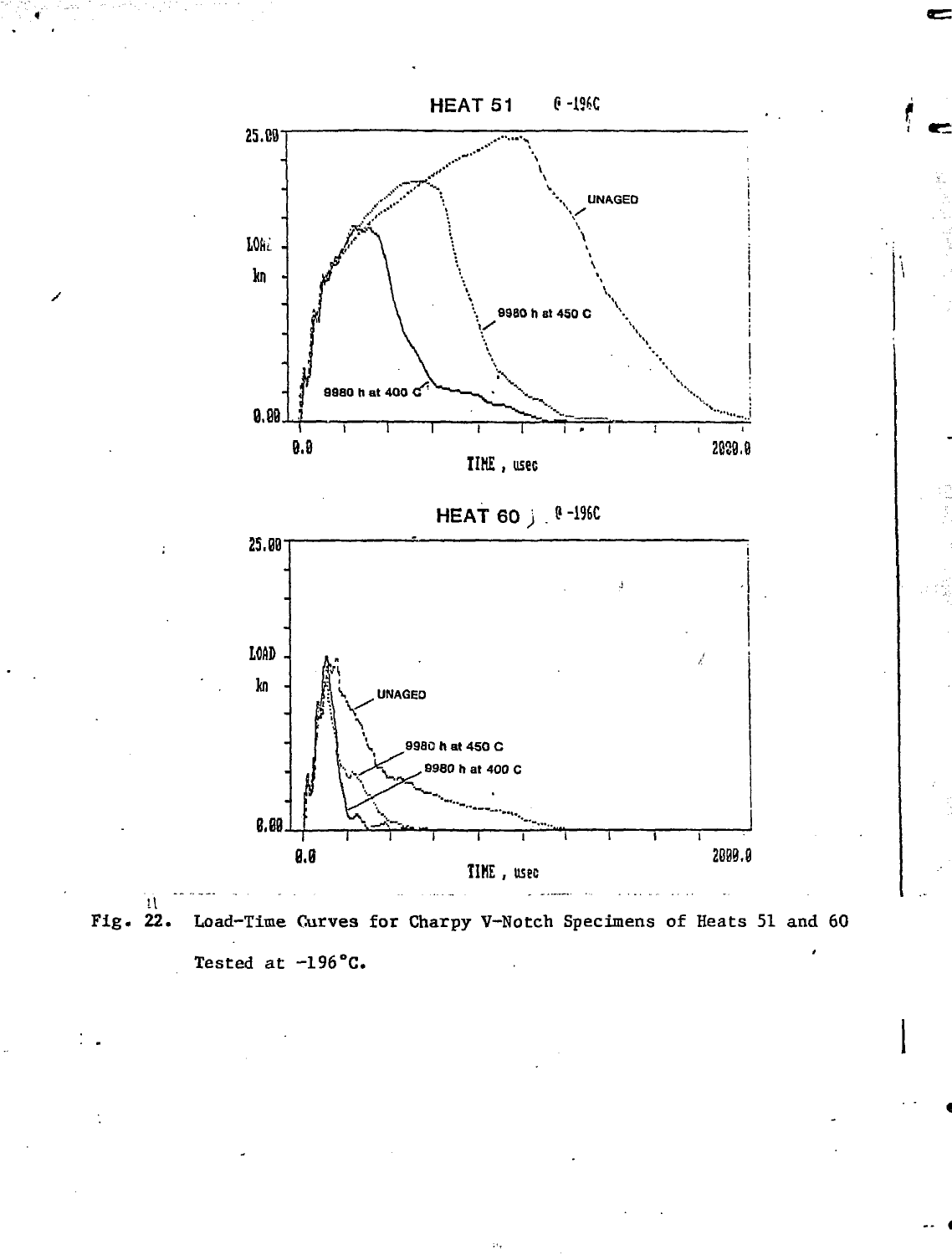aging on ductile-to-brittle transition temperature (DBTT). The results for unaged and aged materials from the static cast pump impeller (heat I) and a centrifugally cast pipe (heat P2) are shown in Fig. 12. Specimens from the pipe material were in the L-G as well as C-L orientation.\* Although both heats contain approximately the same amount of ferrite, the DBTT curves for the two steels are significantly different, viz., at temperatures greater than heat I. Furthermore, the impact energy of heat I shows little change with differences in the initial heat treatment, section thickness, and casting conditions, which influence the macrostructure of the steel. The low-carbon CF-3 steels do not contain phase-boundary carbides and exhibit high impact strength at low temperatures, e.g., the impact energy of heats P2 and I at strength at low temperatures, e.g., the impact energy of heats P2 and I at -196°C is 2.150 J/cm<sup>2</sup> as compared to <50 J/cm<sup>2</sup> for the CF-8 stainless steels. The results for aged material indicate that thermal aging decreases the impact The results for aged material indicate that thermal aging decreases the impact energy of these steels. However, the shift in DBTT curves is significantly energy of these steels. However, the shift in DBTT curves is significantly induced in DBTT curves is significantly different for the two steels, namely, heat I shows a decrease in impact energy at all temperatures, whereas, heat P2 shows large reductions in impact energy only at temperatures <50°C. Impact tests are in progress on six experimental  $\ddot{\phantom{a}}$  and on material agent times to determine the influence of  $\ddot{\phantom{a}}$ compositional and metallurgical variables on DBTT curves.

The DBTT curve for material from the KRB pump cover plate is shown in  $\mathcal{L}_{\mathcal{A}}$ obtained by Georg Fischer Co. on Charpy U-notch specimens are also included in

 $-14-$ 

t

 $\mathcal{L}$ 

 $\overline{t}$  - longitudinal or axial direction and C - circumferential direction. The first digit designates the direction normal to the crack plane and second digit the direction of crack propagation.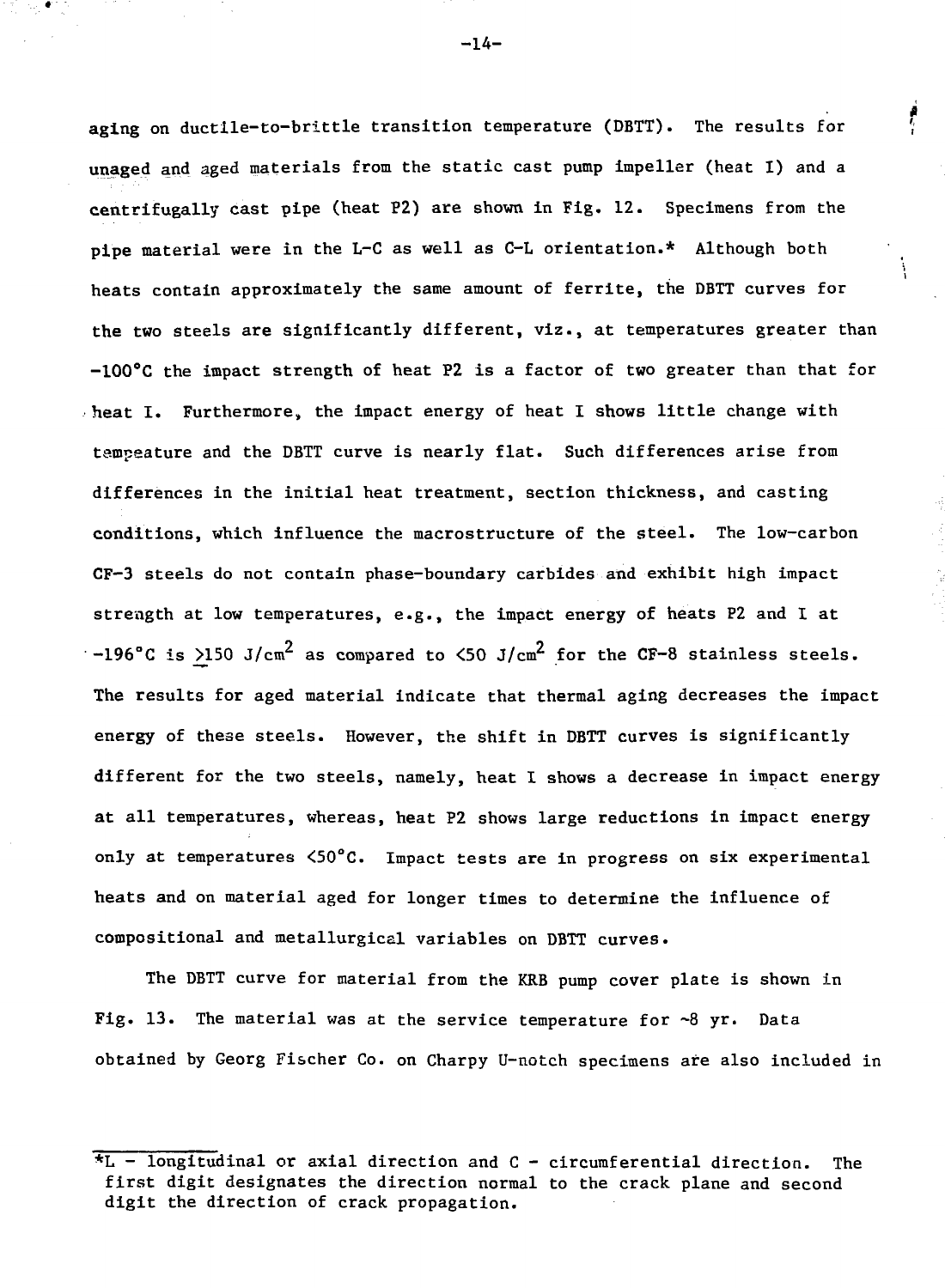

**•Si**<br>Si<br>Si<br>Si<br>Si<br>Si<br>Si<br>Si<br>Si

Fig. 12. Influence of Test Temperature on Charpy V-Notch Impact Energy for Unaged and Aged Material from (a) Heat I and (b) Heat P2.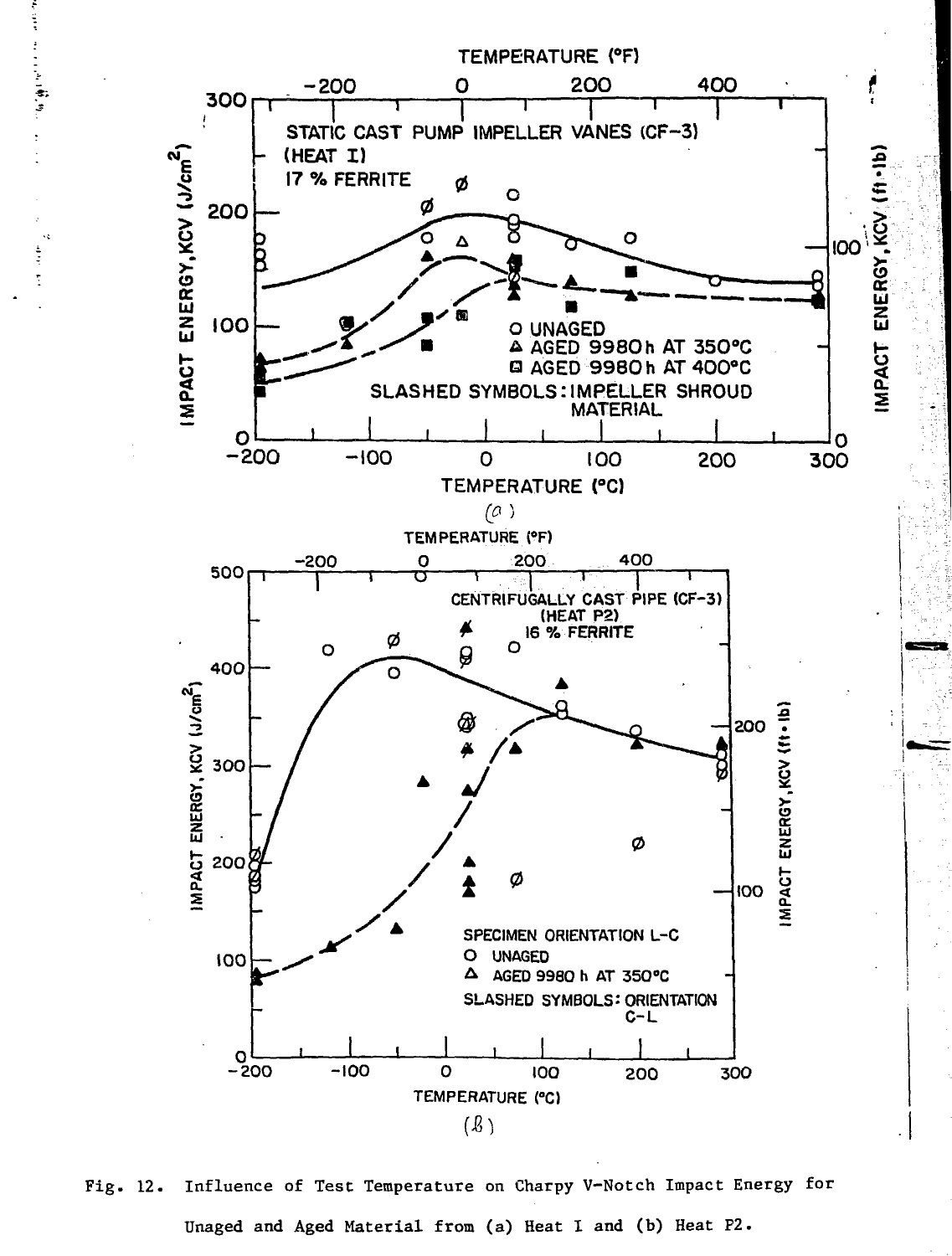

医胃上 Ň ă

> t. **R**

Fig. 13. Influence of Test Temperature on Charpy V-Notch Impact Energy for the KRB Reactor Pump Cover Plate Material.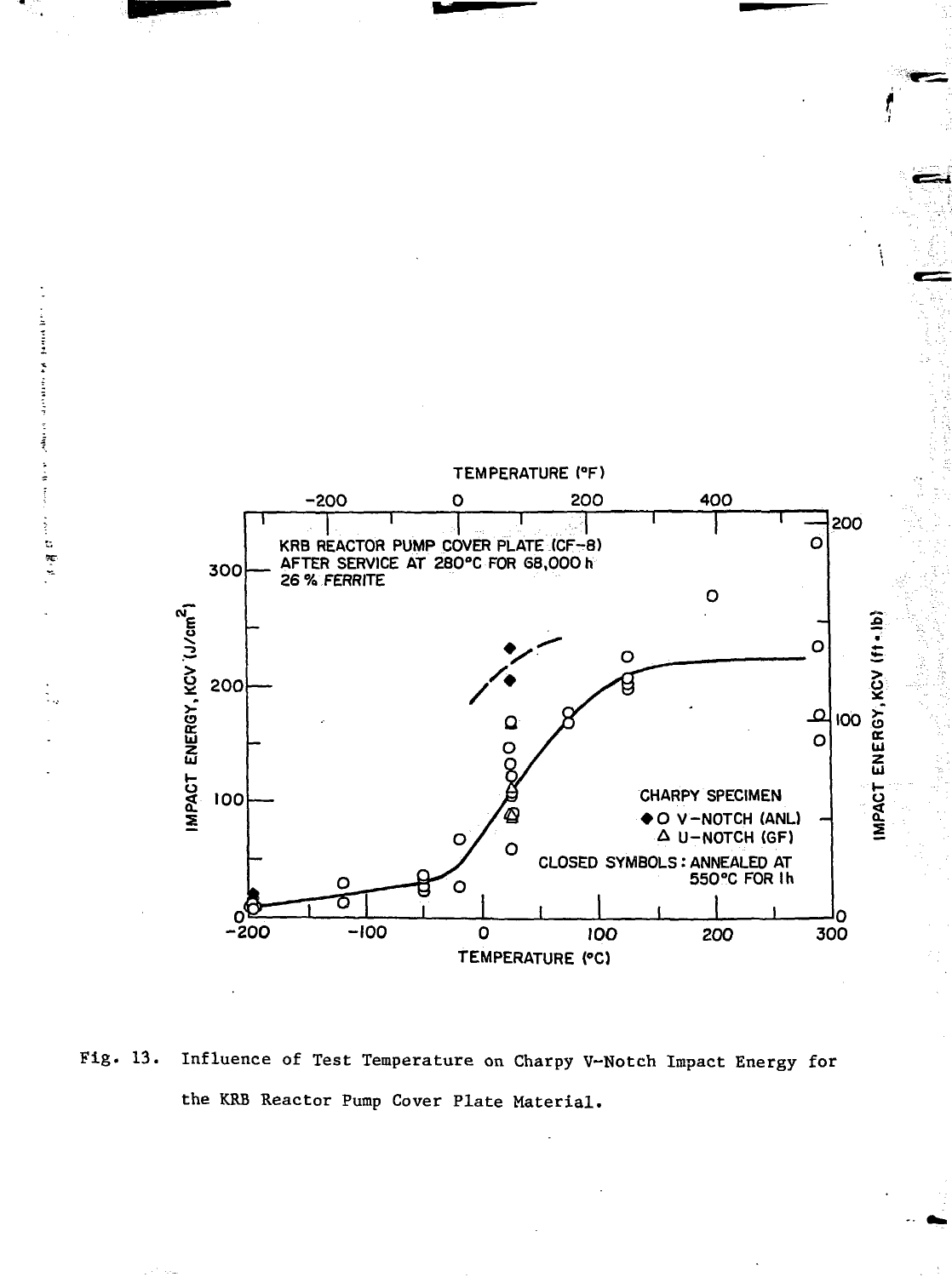the figure. The U-notch impact energies were converted to KCV values using a correlation developed by FRAMATOM.<sup>19</sup> The upper- and lower-shelf values for the material are 220  $\pm$  75 and 10  $\pm$  2 J/cm<sup>2</sup> (130 and 6 ft 1b), respectively. The lower shelf value is small because of the presence of phase boundary carbides. The fracture surfaces of the specimens tested at low temperatures carbides. The fracture surfaces of the specimens tested at low temperatures (i.e., less than 25°C) show cleavage of the ferrite phase as well as phase (i.e., less than 25°C) show cleavage of the ferrite phase as well as  $\mathcal{E}$ boundary separation.

boundary separation.

i

医动脉的第三人称形式

Scoping tests were conducted to investigate the possibility of recovering the loss in fracture toughness of low-temperature-aged cast stainless steel. Tests on ferritic and martensitic steels have shown that the loss of toughness of low-temperature—aged materials can be recovered by a short-term anneal at 550°C.<sup>20</sup> The time-temperature-transformation curves for binary Fe-Cr alloys indicate that the  $\alpha'$  phase is not stable at  $550^{\circ}$ C. However, these alloys are embrittled after aging for >10 h at 550°C due to the formation of sigma phase. Consequently, the low-temperature-aged materials were aged for ~1 h at 550°C to dissolve the a' phase and yet avoid the formation of sigma phase. The impact energies for the KRB pump cover plate material, which was given the above heat treatment, are shown in Fig. 13. The impact energies at room temperature and at -196°C increased from 113  $\pm$  33 and 10  $\pm$  2 J/cm<sup>2</sup> to 223  $\pm$  13 and 17  $\pm$  1 J/cm<sup>2</sup>, respectively. Material from ANL heat 60 (CF-8 steel) aged for 9980 h at 400°C was also annealed for 1 h at 550°C. The microhardness of the ferrite phase decreased from 377 to 246 VHN. The microhardness of the ferrite in the unaged material was 260 VHN. TEM examination of the specimens is in progress to characterize the microstructure and to determine the role of G-phase in low-temperature embrittlement of cast stainless steel.

-15-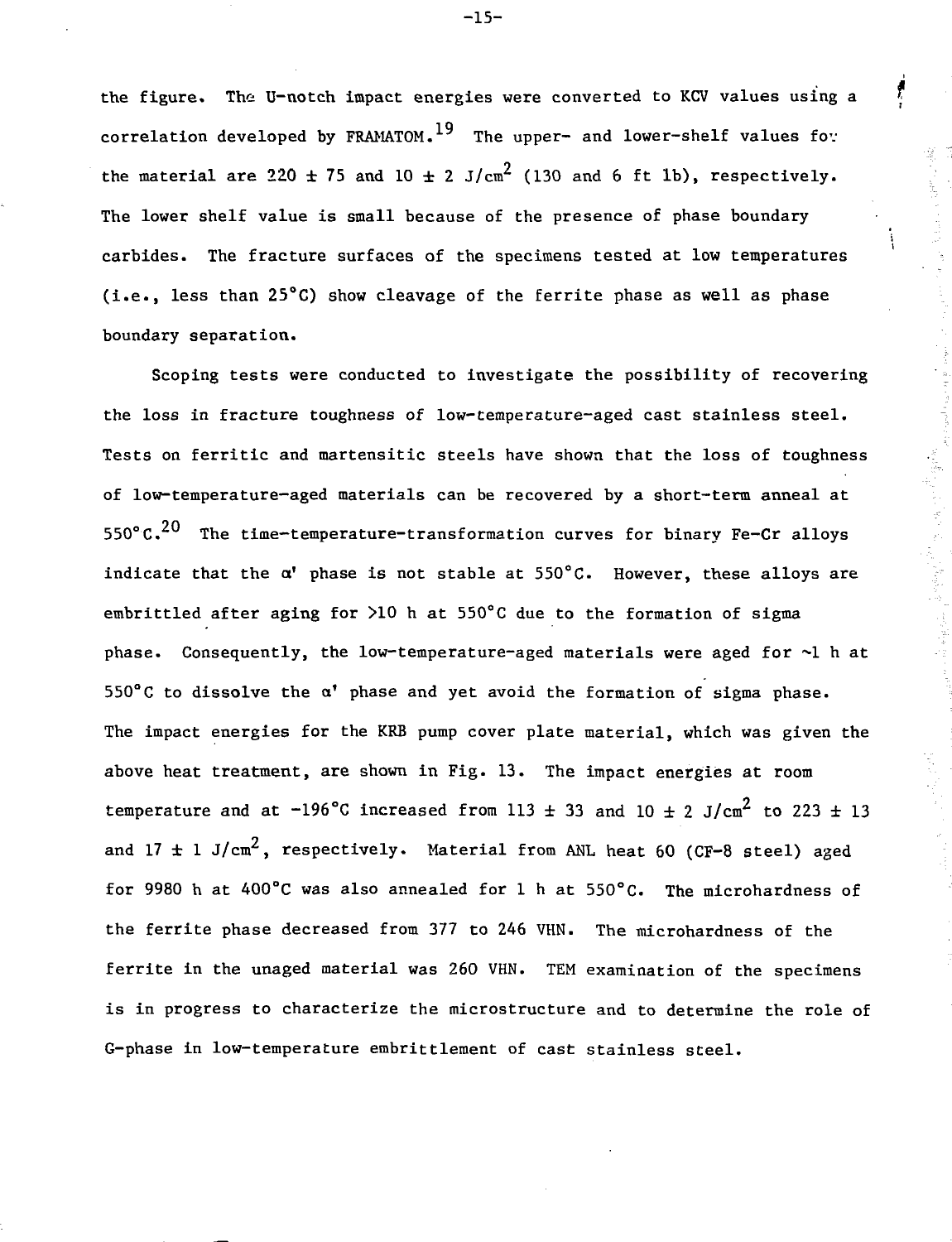### 5. Tensile and J-R Curve Tests

Tensile and J-R curve tests have been completed at Materials Engineering Associates, Inc. (MEA) on three commercial heats which were aged up to 10,000 h at 350 and 400°C. Tensile tests were performed on cylinidrical specimens with a diameter and gauge length of 5.1 and 18.5 mm, respectively, in accordance with ASTM specifications E8 and E21. The specimens were machined along the axial as well as circumferential directions of the cast pipes (heats PI and P2) and the shroud of the pump impeller (heat I) . The J-R curve te'sts were conducted on 1-T compact tension (CT) specimens in accordance with ASTM specification E813. The V-notch for the GT specimens was in the L-C and C-L orientations.

The tensile properties of unaged and aged cast stainless steel at room temperature and at 288°C are given in Table 2. The results indicate that at both temperatures, thermal aging of the material results in an increase in both yield and ultimate stress and a slight decrease in ductility. The change in tensile properties is larger for the material aged at higher temperature, i.e., at 400°C. For the three heats tested, orientation has little or no effect, i.e., the properties in the axial and circumferential directions of the castings are comparable.

2007年12月17日

The results for J-R curve tests indicate that thermal aging decreases the  $J_{\text{TC}}$  as well as the tearing modulus of the cast material. The reduction in fracture toughness is greater for materials aged for 9980 h at 400°C than those aged at 350°C for similar times. Typical crack growth fracture resistance curves for heat PI at room temperature and 288°C are given in Fig. 14. The fracture toughness results show good agreement with the Charpyimpact data, i.e., unaged and aged materials which show high impact strength also exhibit greater fracture toughness. The  $J_{IC}$  values and Charpy V-notch

-16-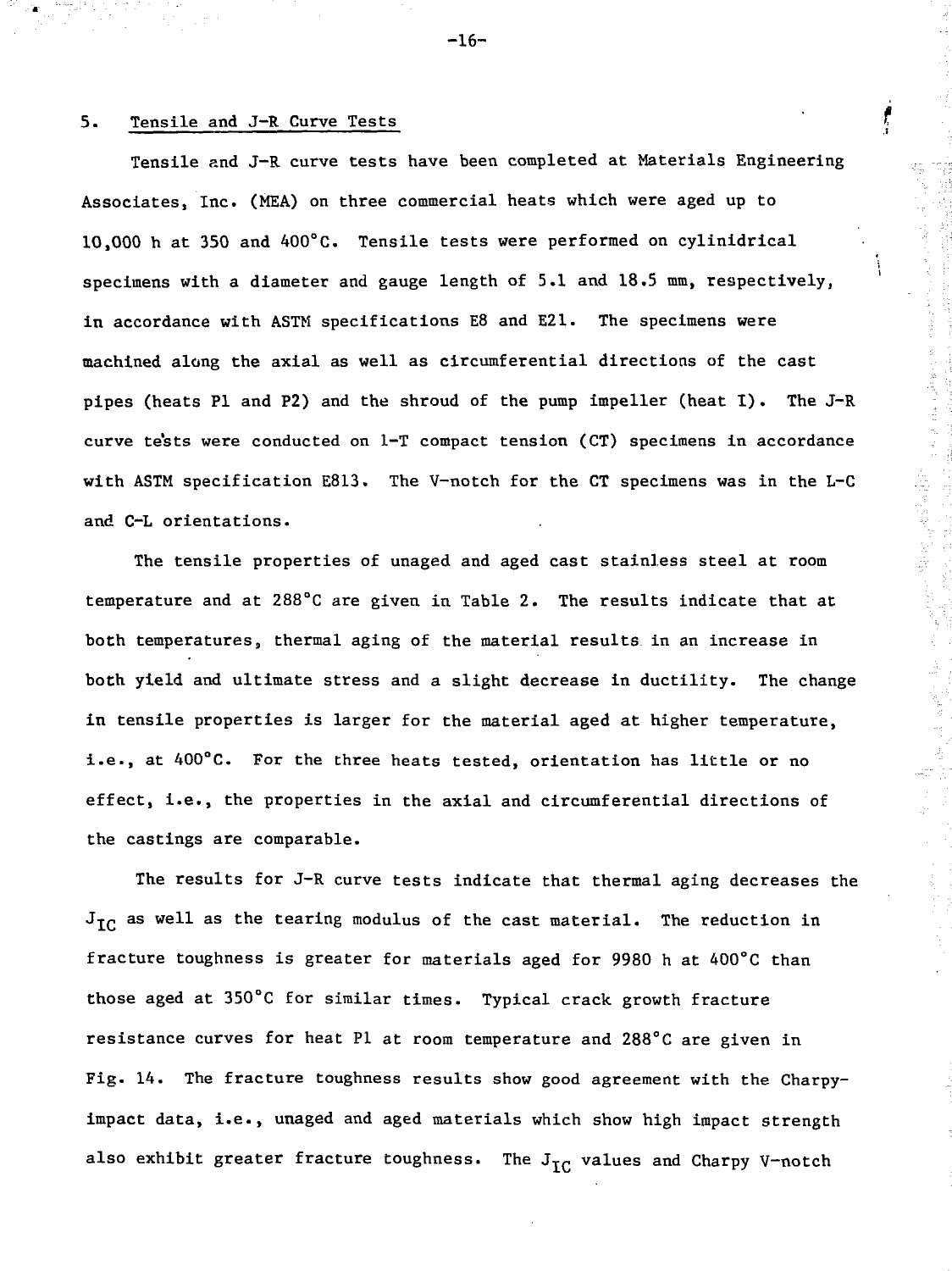|                | Aging Condition<br>Time,<br>Temp., |                                                      | 0.2% Yield<br>Stress, MPa        |                                   | Ultimate<br>Stress, MPa                |                                   | <b>Reduction in</b><br>Area, %  |                                 |
|----------------|------------------------------------|------------------------------------------------------|----------------------------------|-----------------------------------|----------------------------------------|-----------------------------------|---------------------------------|---------------------------------|
| Heat           | °C                                 | h                                                    |                                  | Axial Circum.                     | Axial                                  | Circum.                           |                                 | Axial Circum.                   |
|                |                                    |                                                      |                                  | Room Temperature                  |                                        |                                   |                                 |                                 |
| P1             | 350<br>400                         | 9980<br>9980                                         | 247<br>$281 \pm 14$<br>286       | $244 \pm 2$<br>$270 \pm 9$<br>285 | $582 \pm 4$<br>$635 \pm 25$<br>677     | $583 \pm 3$<br>$609 \pm 1$<br>660 | $66 \pm 8$<br>$78 \pm 4$<br>56  | $66 \pm 2$<br>$68 \pm 12$<br>56 |
| P <sub>2</sub> | 350<br>350<br>400                  | $\qquad \qquad \blacksquare$<br>3000<br>9980<br>9980 | $213 \pm 8$<br>249<br>265<br>236 | $230 \pm 21$<br>252<br>234        | $550 \pm 18$<br>594<br>609<br>617      | $548 \pm 13$<br>602<br>603        | $80 + 4$<br>89<br>78<br>78      | $80 \pm 5$<br>85<br>69          |
| I              | 350                                | 9980                                                 | $254 \pm 10$<br>$300 + 17$       |                                   | $-585 \pm 9$<br>$634 \pm 16$           |                                   | $78 \pm 3$<br>$69 \pm 8$        |                                 |
|                |                                    |                                                      |                                  | $288^{\circ}$ C                   |                                        |                                   |                                 |                                 |
| P1             | 350<br>400                         | 9980<br>9980                                         | $157 + 4$<br>$177 + 5$<br>163    | $153 + 5$<br>180<br>167           | $434 \pm 13$<br>$455 \pm 5$<br>486     | $424 \pm 21$<br>454<br>502        | $70 \pm 16$<br>$59 \pm 5$<br>51 | $63 \pm 5$<br>63<br>50          |
| P <sub>2</sub> | 350<br>350<br>400                  | $\blacksquare$<br>3000<br>9980<br>9980               | $141 \pm 3$<br>161<br>154<br>147 | $160 \pm 7$<br>154<br>156<br>160  | $396 \pm 15$<br>415<br>419<br>431      | $396 \pm 13$<br>399<br>424<br>447 | $71 \pm 2$<br>80<br>73<br>54    | $82 \pm 9$<br>67<br>71<br>56    |
| I              | 350                                | 9980                                                 | $174 + 7$<br>$187 + 7$           |                                   | $406 \pm 5$<br>$421 + 34$<br>$\bullet$ |                                   | $62 \pm 4$<br>$49 \pm 12$       |                                 |

# TABLE 2. Tensile Properties of Unaged and Aged Cast Stainless Steel at Room Temperature and at 288°C

医腹膜炎 医阿拉伯氏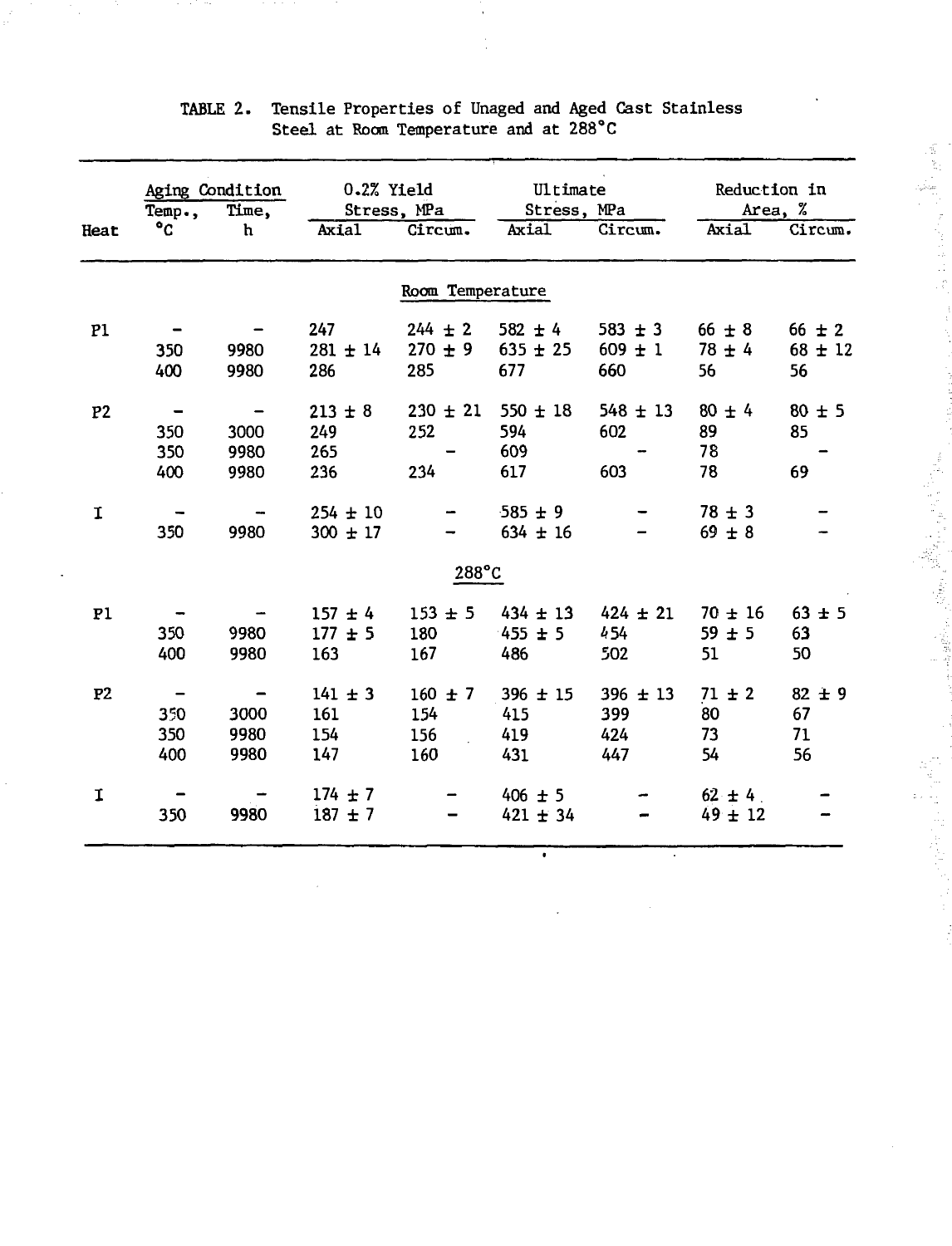

Fig. 14. Crack Growth Fracture Resistance Behavior of Thermally Aged CF-8 Cast Stainless Steel at (a) Room Temperature and (b) 288°C.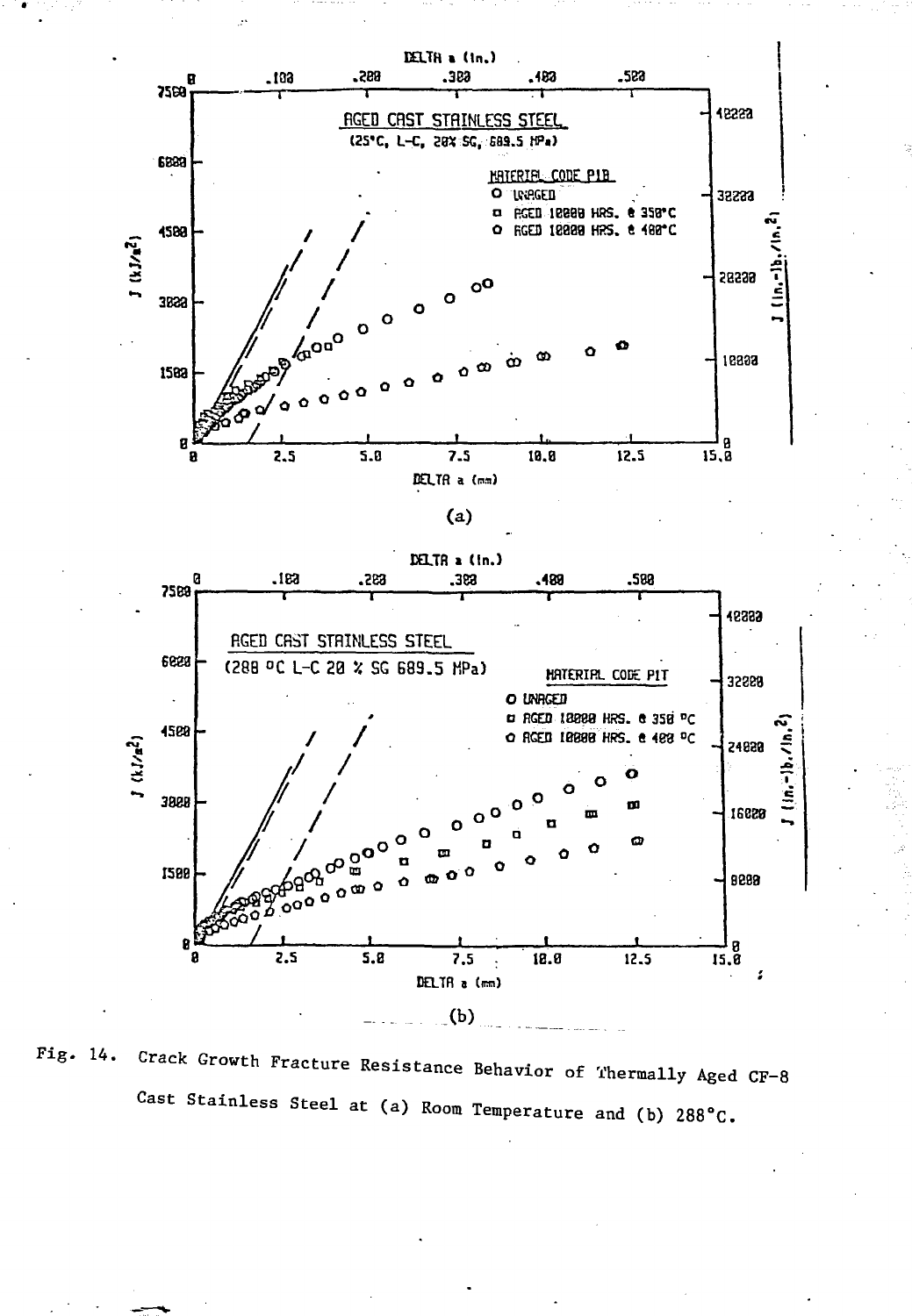impact energies obtained at room temperature for the various materials are plotted in Fig. 15. After aging for 9980 h at  $400^{\circ}$ C, the J<sub>IC</sub> value for heat Pl (CF-8 steel) at room temperature decreased from 2171 to 254 kJ/m<sup>2</sup> and the tearing modulus decreased from 546 to 200. The fracture toughness of the lowcarbon CF-3 steels (i.e., heats P2 and I) was higher.

Tensile and J-R curve tests are in progress on six experimental heats that were aged up to  $10,000$  h at  $320, 350, 400$ , and  $450^{\circ}$ C. The fracture toughness results will be correlated with Charpy-impact data to determine the effects of metallurgical variables on fracture toughness and establish the extent of embrittlement expected during the service life of reactor components.

### 6. Conclusions

The results from microstructural characterization of long-term aged materials by APFIM and TEM techniques indicate that formation of  $a'$  precipitates by spinodal decomposition is the primary mechanism of in-reactor aging embrittlement of cast duplex stainless steel. In contrast, the G-phase precipitation, which is primarily limited to dislocations at ~300°C, appears to be a secondary mechanism. It is not clear, however, whether the interactions between the spinodal decomposition and G-phase precipitation change with aging temperature and, therefore, influence the kinetics of the process of embrittlement. TEM analyses show that the precipitates, designated as Type-X phase in earlier reports, are, in fact, the G-phase which form preferentially on dislocations during aging at low temperatures (i.e., ~300°C). Microstructural data also indicate that weakening of the ferrite/austenite phase boundary by carbide precipitates has a significant effect on the onset and extent of embrittlement of the high-carbon CF-8 and CF-8M grades of stainless steels. These results suggest that extrapolation of

-17-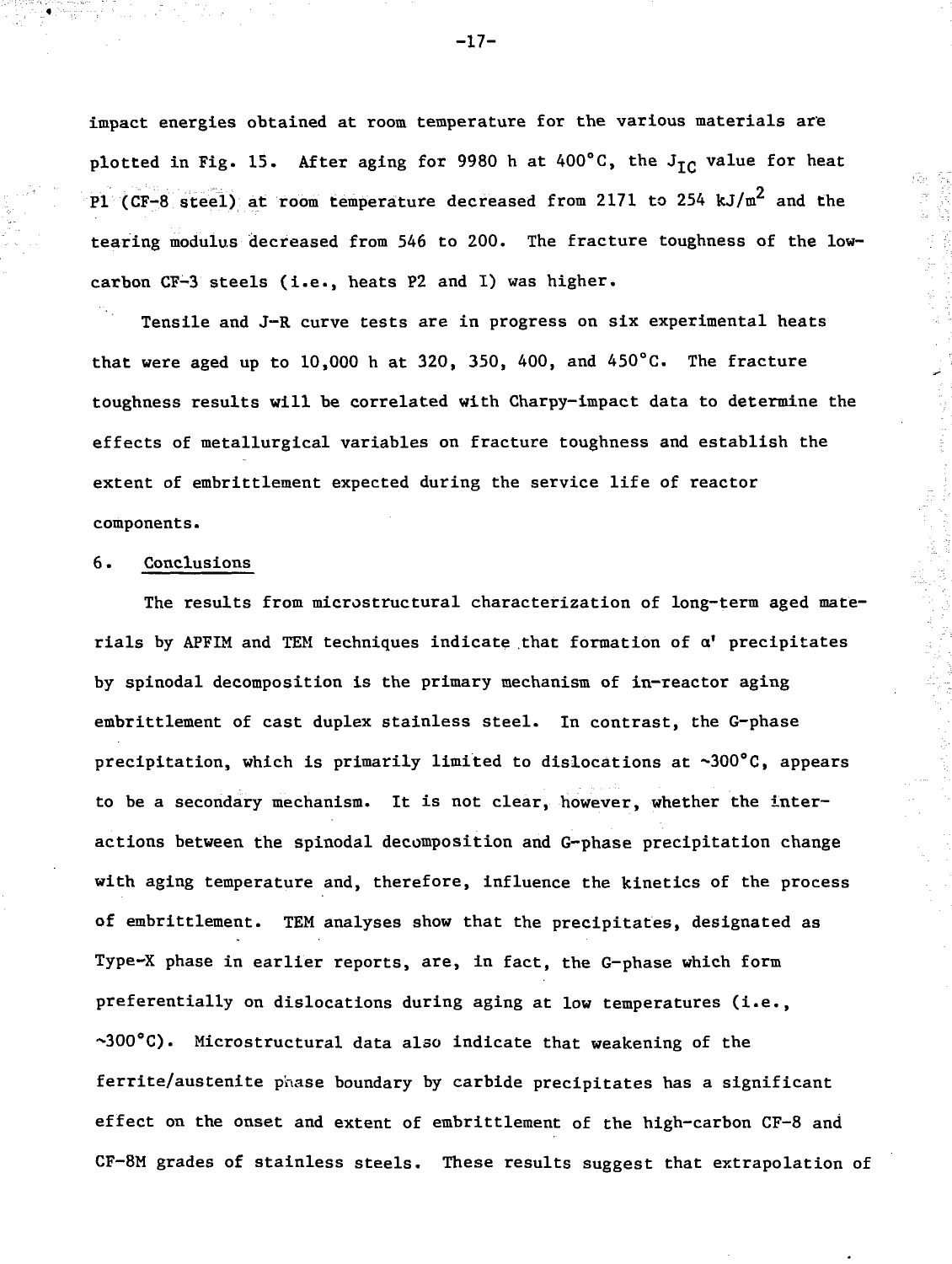

Fig. 15. Correlation Between  $J_{IC}$  and Impact Energy for Cast Duplex Stainless Steel.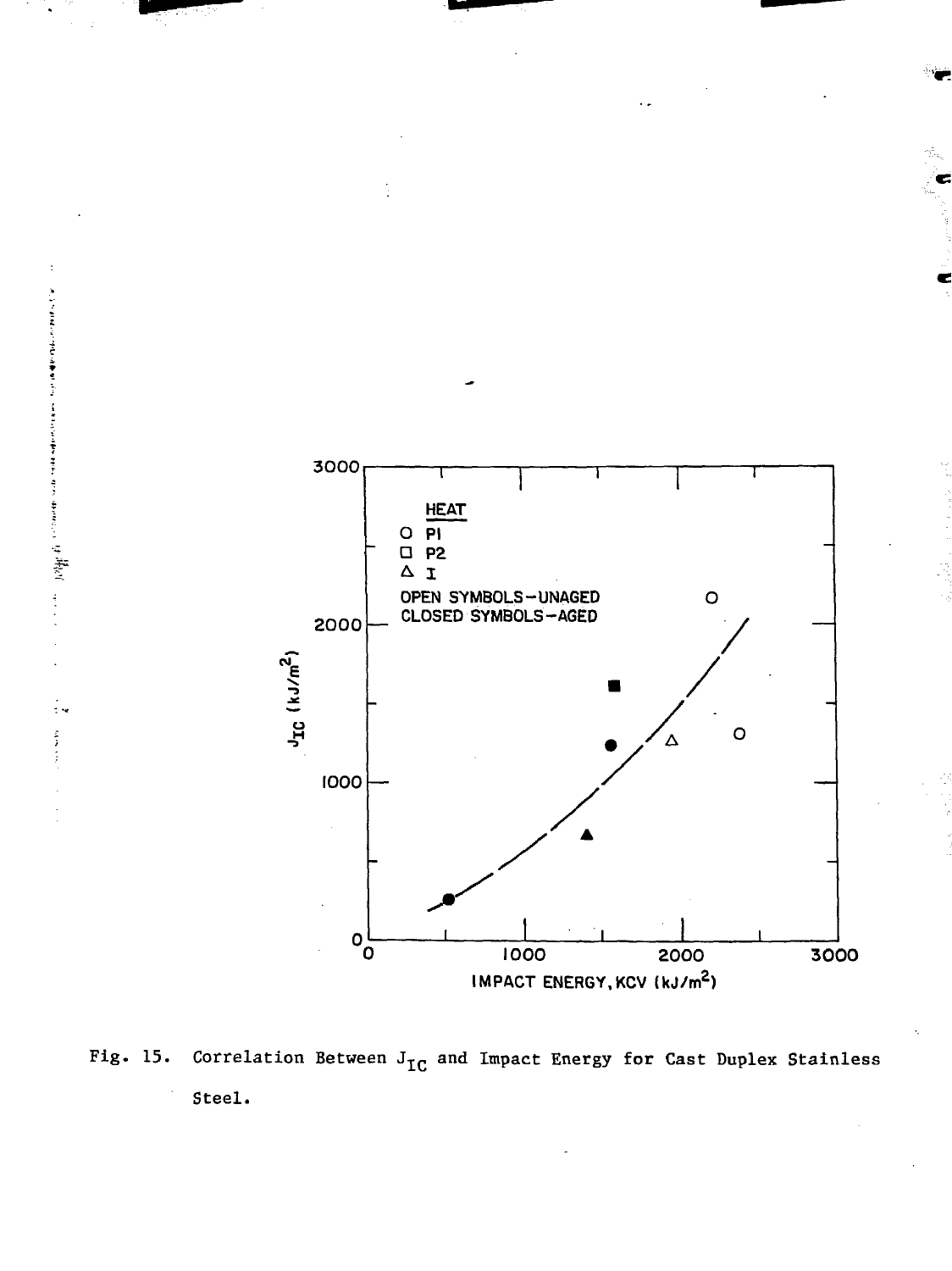high-temperature laboratory data (i.e., at temperatures >400°C) to reactor temperatures may not be valid for the high—carbon grades of cast stainless steel. For the low-carbon CF-3 steels, extrapolation of laboratory data to reactor conditions requires a proper understanding of the possible interaction between the spinodal decomposition and G-phase precipitation.

Mechanical property data from Gharpy-impact, tensile, and J-R curve tests indicate that the ferrite content, concentrations of C and N in the steel, and possibly the ferrite morphology are important factors in controlling lowtemperature embrittlement of cast stainless steel. Thermal aging of cast materials increases the tensile strength while the impact energy,  $J_{TC}$ , and tearing modulus are decreased. The  $J_{TC}$  values show good agreement with the Charpy-impact data, i.e., materials with low impact energy show small fracture toughness. For example, aging at 400°C for 9980 h of a CF-8 material with 24% ferrite (i.e., heat PI), decreased the room-temperature impact energy from ~220 to 50 J/cm<sup>2</sup> and the J<sub>TC</sub> values decreased from ~2170 to 250 kJ/m<sup>2</sup>. The tearing modulus of the aged material was relatively high, viz., the tearing modulus at room temperature decreased from ~550 to 200. In general, the highcarbon CF-8 and CF-8M grades of cast steels show lower toughness than the lowcarbon CF-3 grades, due to the weakening of the phase boundaries by carbide precipitates.

44.5.15.5.7 回旋炮翼:

### Acknowledgment s

The authors acknowledge the experimental contributions provided by A. Sather and W. K. Soppet and microscopic assistance received from R. A. Conner, Jr. and G. M. Dragel. This work was supported by the Office of Nuclear Regulatory Research, U. S. Nuclear Regulatory Commission, under Contract W-31-109-Eng-38.

-18-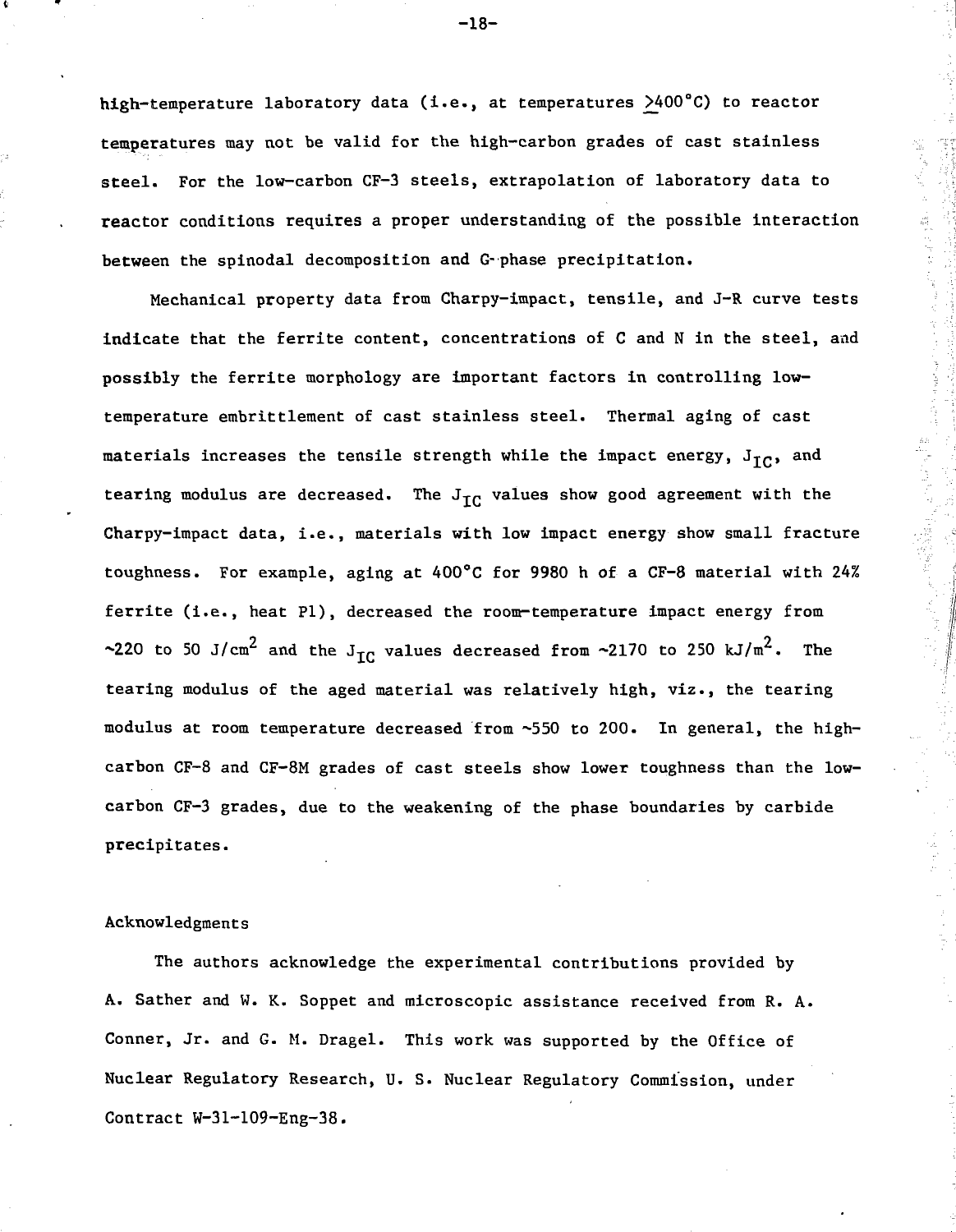#### References

- 1. H. D. Solomon and T. Mi Devine, "Influence of Microstructure on the Mechanical Properties and Localized Corrosion of a Duplex Stainless Steel," in Micon 78; Optimization of Processing, Properties, and Service Performance through Microstructural Control, eds. Abrams, Maniar, Nail, and Solomon, ASTM STP 672 (1979), p. 430.
- 2. P. J. Grobner, "The 885°F (475°C) Embrittlement of Ferritic Stainless Steels," Metall. Trans. 4\_(1973), p. 251.
- 3. T. J. Nichol, A. Datta, and G. Aggen, "Embrittlement of Ferritic Stainless Steels," Metall. Trans. 11A (1980), p. 573.
- 4. A. Trautwein and W. Gysel, "Influence of Long Time Aging of CF-8 and CF-8M Cast Steel at Temperatures Between 300 and 500 deg. C on the Impact Toughness and the Structure Properties," Spectrum, Technische Mitteilungen aus dem+GF+Konzern, No. 5 (May 1981); Stainless Steel Castings, eds. V. G. Behal and A. S. Melilli, ASTM STM 756 (1982), p. 165.
- 5. G. Baudry and-C. Pichard, "Evolution During Long Holding Times at 300 and 450°C of the Mechanical Properties of Austeno-Ferritic Steel Castings and Welded Joints Used in Pressurized Water Nuclear Reactors," in Troisieme Congres National Sur La Technologie Des Appareils a Bression, Vol. 2, Materiaux, A.F.I.A.P. (1980), p. 673.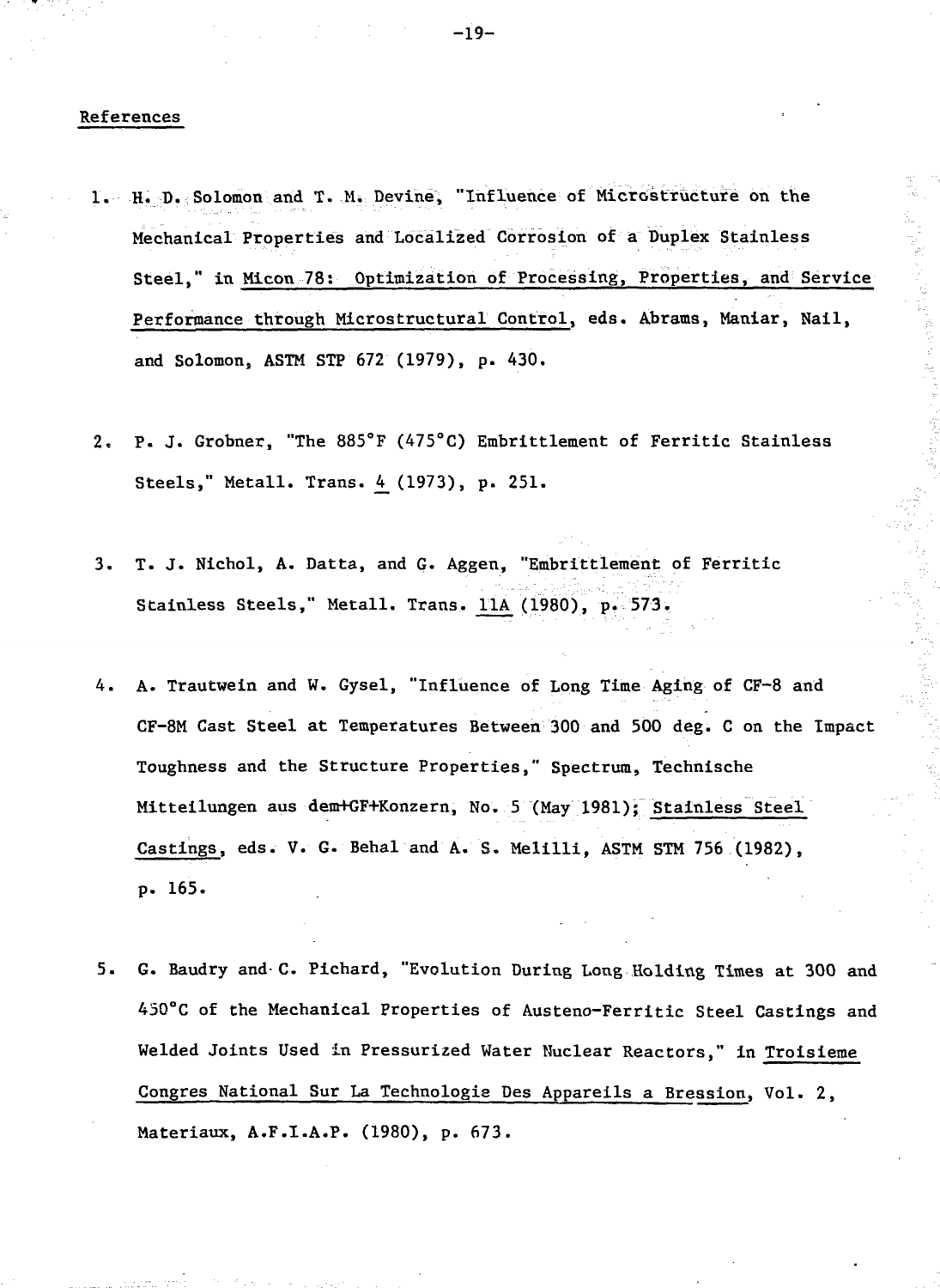- 6. E. I. Landerman and W. H. Bamford, "Fracture Toughness and Fatigue Characteristics of Centrifugally Cast Type 316 Stainless Steel Pipe after Simulated Thermal Service Conditions, Ductility, and Toughness Considerations in Elevated Temperature Service," ASME MPC-8 (1978), p. 99.
- 7. G. Slama, P. Petrequin, and T. Magep, "Effect of Aging on Mechanical Properties of Austenitic Stainless Steel Castings and Welds," presented at SMIRT Post-Conference Seminar 6, Assuring Structural Integrity of Steel Reactor Pressure Boundary Components, August 29 and 30, 1983, Monterey, CA.
- 8. 0. K- Chopra and H. M. Chung, Long-Term Embrittlement of Cast Duplex Stainless Steels in LWR Systems: Annual Report, October 1984- September 1985, NUREG/CR-4503, ANL-86-3, Argonne National Laboratory.

**不可知** 

**大学、美人** 

- 9. 0. K. Chopra and G. Ayrault, "Aging Degradation of Cast Stainless Steel: Status and Program," Nucl. Eng. Des. 86 (1985), p. 69.
- 10. 0. K. Chopra and H. M. Chung, Long-Term Embrittlement of Cast Duplex Stainless Steels in LWR Systems: Annual Report, October 1983-September 1984, NUREG/CR-4204, ANL-85-20 (March 1985); Nucl. Eng. Des. 89 (1985), p. 305.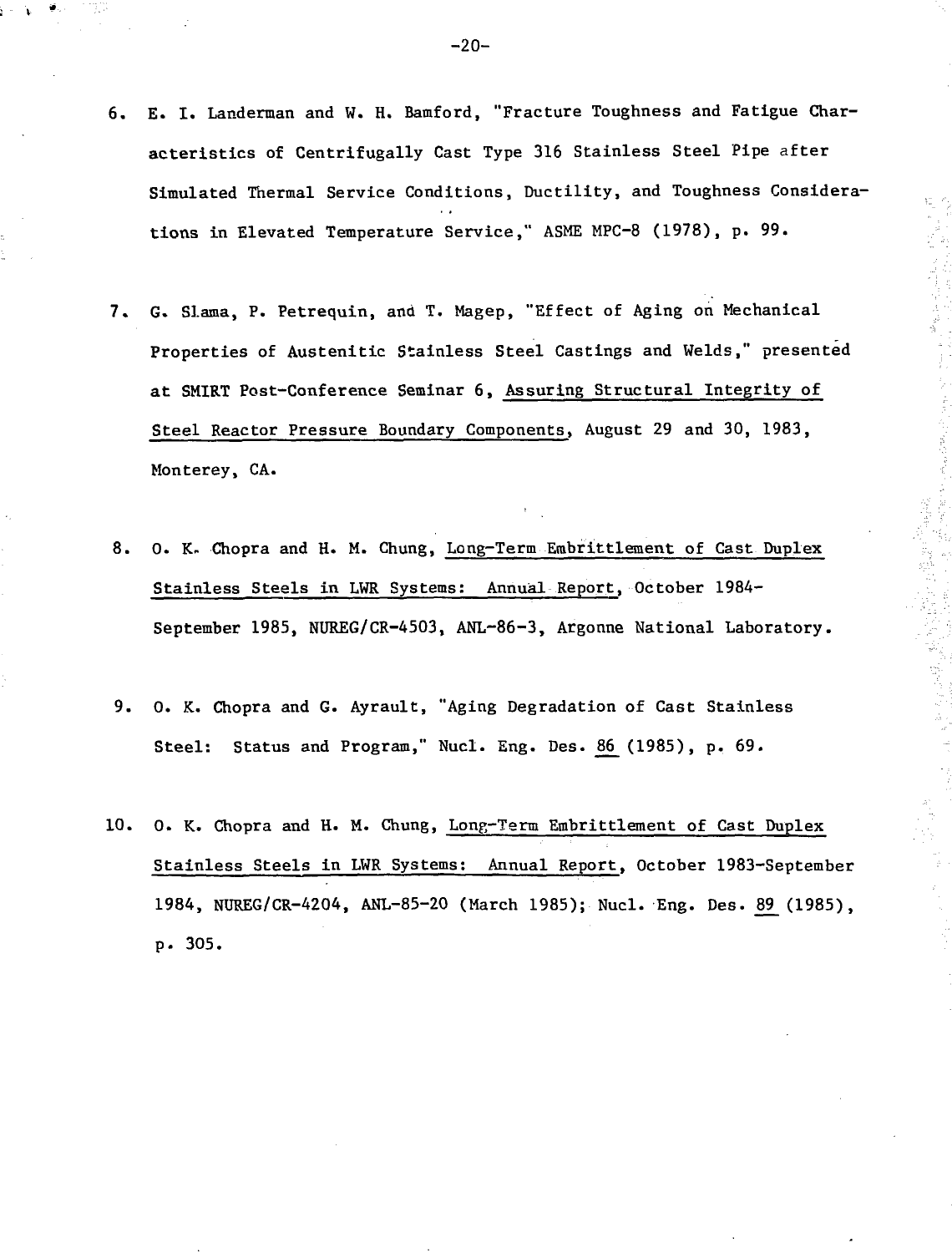- 11. H. M. Chung and 0. K. Chopra, "Microstructure of Cast Duplex Stainless Steel after Long-Term Aging," in Proc. Second Intl. Symp. on Environmental Degradation of Materials in Nuclear Power Systems - Water Reactors, September 9-12, 1985, Monterey, CA, American Nuclear Society, LaGrange Park, IL, pp. 287-292 (1986).
- 12. M. K. Miller, J. Bentley, S. S. Brenner, and J. A. Spitznagel, "Long Term Thermal Aging of Type CF-8 Stainless Steel," J. Phys. (Paris) Colloq. 45\_ (1984), p. C9-385.
- 13. J. Bentley, M. K. Miller, S. S. Brenner, and J. A. Spitznagel, "Identification of G-Phase in Aged Cast CF-8 Type Stainless Steel," Proc. 43rd Annual Meeting of the Electron Microscopy Society of America, G. W. Bailey, ed., San Francisco Press, 1985, pp. 328-329.
- 14. M. Vrinat, R. Cozar, and Y. Meyzaud, "Precipitated Phases in the Ferrite of Aged Cast Duplex Stainless Steel," Scripta Met. 20 (1986), p. 1101.
- 15. J. E. Epperson, J. S. Lin, and S. Spooner, "The Fine Scale Microstructure in Cast and Aged Duplex Stainless Steels Investigated hy Small Angle Neutron Scattering," 13th Intl. Symp. on Effects of Radiation on Materials, June 23-25, 1986, Seattle, WA.
- 16. T. J. Godfrey and G. D. W. Smith, "The Atom Probe Analysis of a Cast Duplex Stainless Steel," 33rd Intl. Field Emission Symp., July 7-11, 1986, West Berlin, Germany.